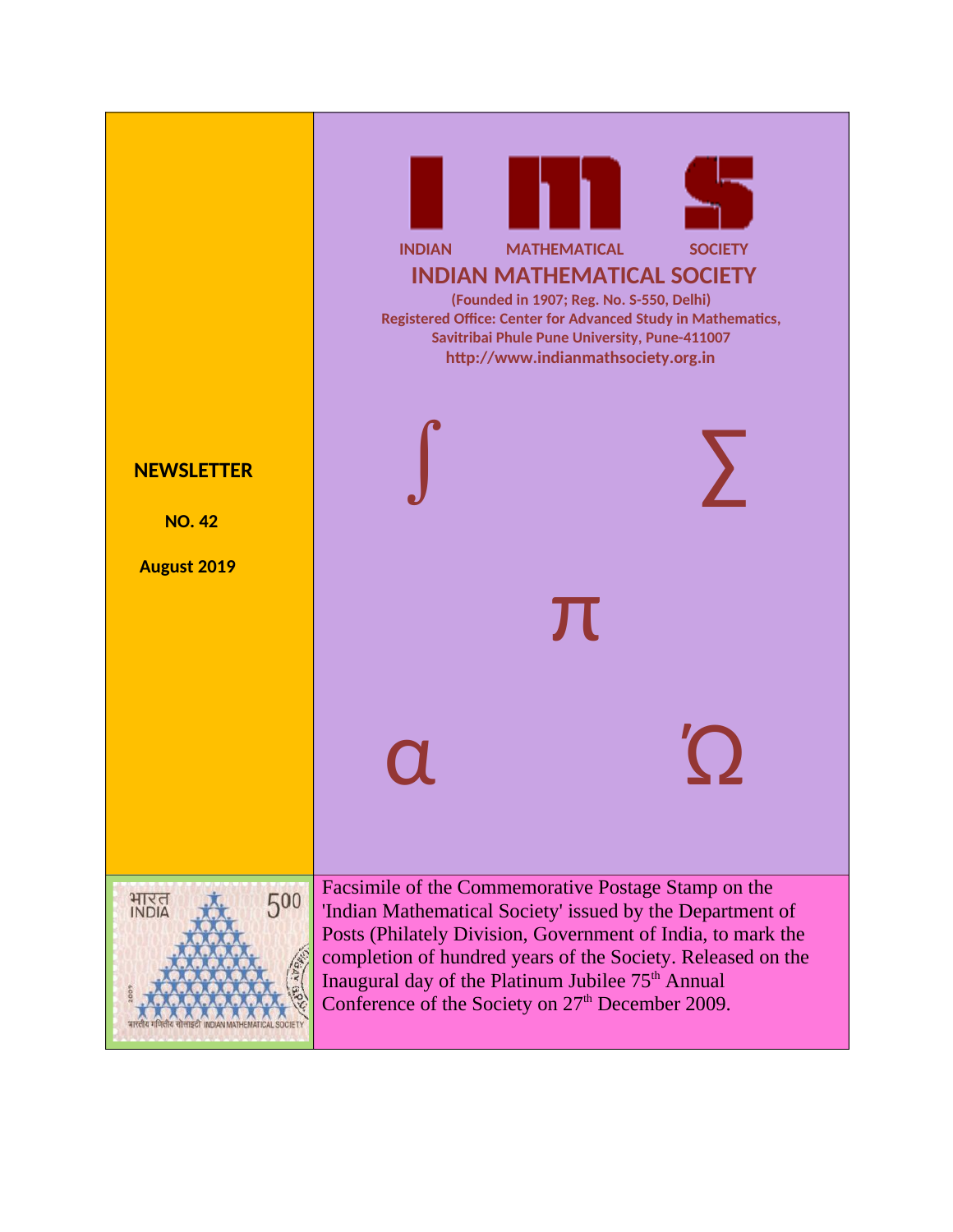# INDIAN MATHEMATICAL SOCIETY(IMS) NEWS LETTER NO. 42

## August, 2019

# $85^{th}$  ANNUAL CONFERENCE OF THE IMS-AN INTERNATIONAL MEET (November 22-25, 2019)

The ' $85^{th}$  Annual Conference of the IMS- an International Meet'.will be held under the auspices of The IIT Kharagpur, Kharagpur - 721302, West Bengal during November 22-25, 2019 under the Presidentship of Prof. S. Arumugam, Kalasalingam University, Anand Nagar, Krishnankoil - 626190 (Via) Srivilliputtur, Dist. Virudunagar (TN), India.

Prof. G. P. Raja Sekhar, Department of Mathematics, IIT Kharagpur is the Local Organizing Secretary of the Conference. Correspondence pertaining to arrangements for accommodation etc. at IIT Kharagpur during the Conference should be addressed to Prof. G. P. Raja Sekhar. His e-mail address is  $ims2019@iitkqp.ac.in.$ 

## CALL FOR CONTRIBUTORY PRESENTATIONS AND POSTER PRE-SENTATIONS :

IMS invites contributory presentations as well as Posters (related to Symposia theme for its 85th Annual Conference - an International Meet.

(1) Contributors should send the Abstract of the paper in the following format electronically (in .pdf as well as .tex format) to the Academic secretary, Prof Peeyush Chandra (email: acadsecrims@gmail.com) so as to reach him not later than September 30, 2019. Contributions received after the due date may not be considered.

Note that full length papers are not required to be submitted, however the contributors must bring a copy of the paper during the conference and give it to the Chairperson of the session.

## (2) FORMAT FOR THE ABSTRACT

The Abstract should be brief and should not exceed 250 words. The use of formula and symbols should be kept minimum and should be in the following format:

{Title of the paper}

{Name of the Author(s)}

 $\{Institution(s)\}\$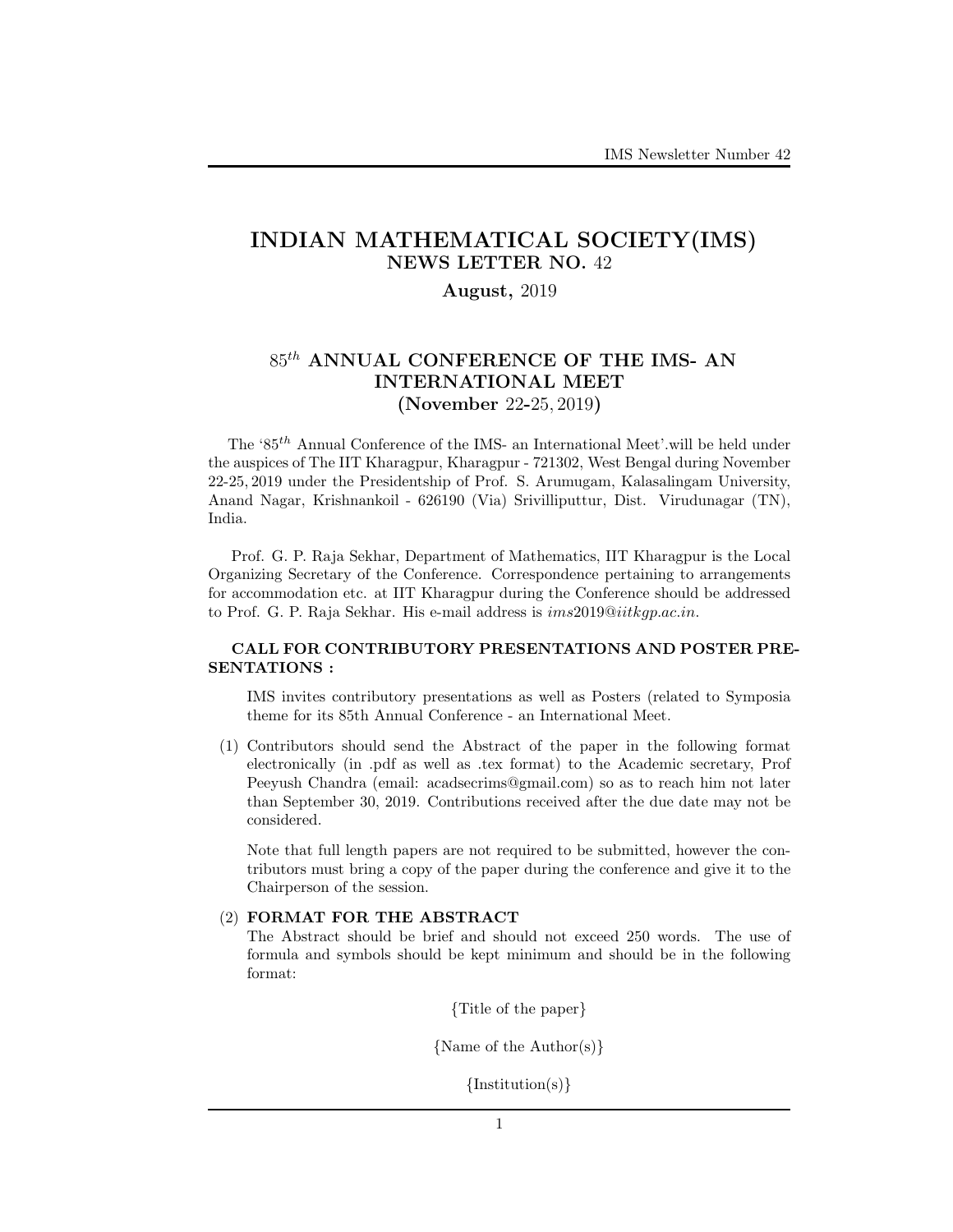{Name of the Presenter}

{E-mail address for Correspondence}

{Section<sup>∗</sup>}

{Abstract}

∗ Section Classification as given in 3 below,

- (3) Every paper submitted for presentation should be classified, as far as possible, according to the following classification scheme/codes and the same should be prominently displayed on the left-hand top corner of the abstract.
- (A) Combinatorics, Graph Theory and Discrete Mathematics.
- (B) Algebra, Number Theory and Lattice Theory.
- (C) Real and Complex Analysis (including Special Functions,Summability and Transforms).
- (D) Functional Analysis.
- (E) Differential / Integral / and Functional Equations.
- (F) Geometry.
- (G) Topology.
- (H) Measure Theory, Probability Theory and Stochastic Processes, and Information Theory.
- (I) Numerical Analysis, Approximation Theory and Computer Science.
- (J) Operations Research.
- (K) Solid Mechanics, Fluid Mechanics, Geophysics and Relativity.
- (L) Electromagnetic Theory, Magneto-Hydrodynamics, Astronomy and Astrophysics.
- (M) Bio-Mathematics.
- (N) History and Teaching of Mathematics.

Every author intending to present a paper should either be a member of the Society or should register himself / herself as a Sessional Member. In the case of joint authors, both the authors must be either members or should become Sessional Members. Nonmembers wishing to become Annual members can do so by paying Rs. 300/-. Those wishing to become Sessional Members can also do so by paying Rs. 300/-. The amount can be paid by cheque/NEFT in favor of "Indian Mathematical Society". The cheque should be sent to Prof. S. K. Nimbhorkar, The Treasurer, The Indian Mathematical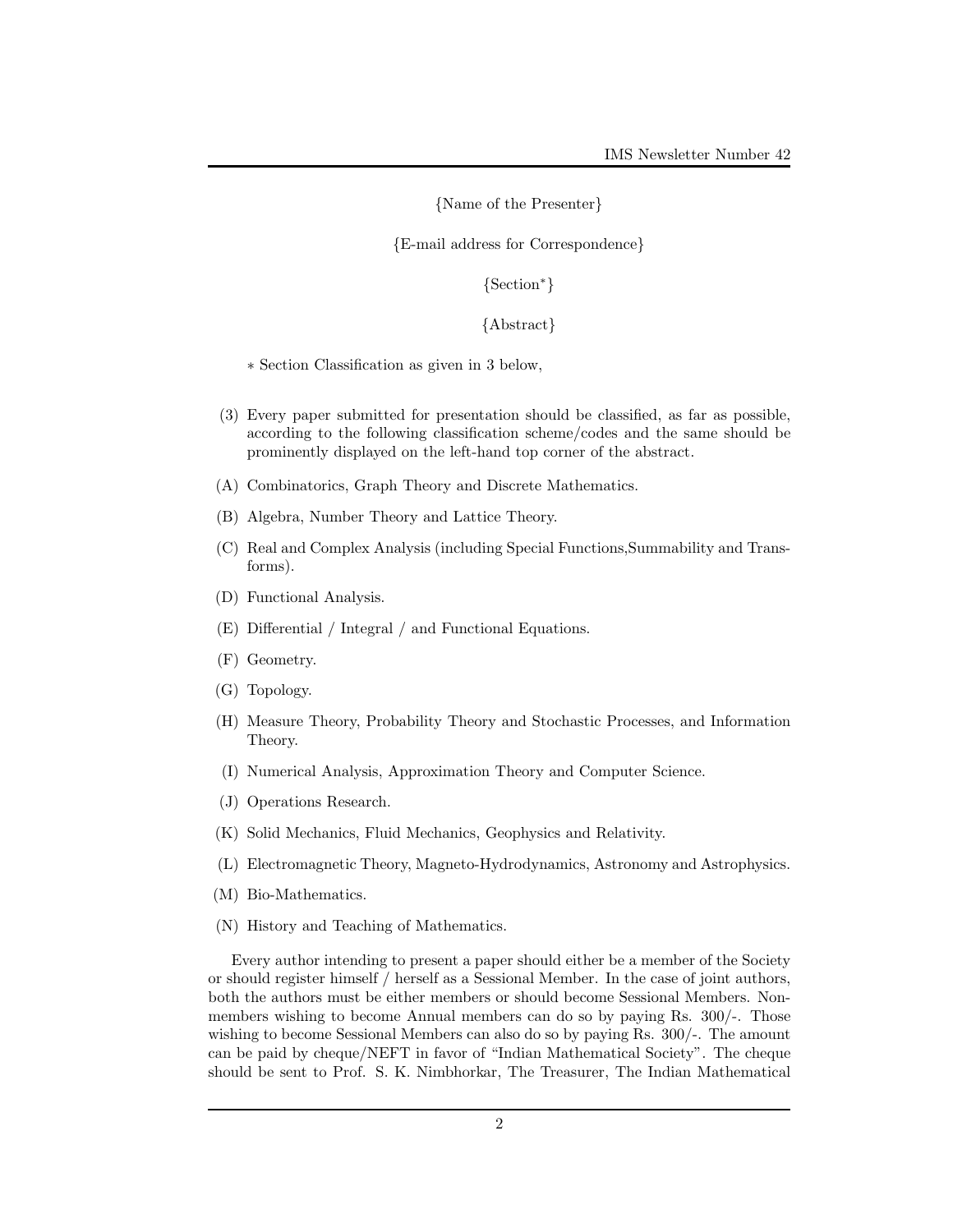Society, C/O. Dr. Mrs. Prachi Kulkarni, Ankur Hospital, Tilaknagar, Aurangabad-431 001 (MS), India, so as to reach him by November 15, 2019. In case of NEFT, the required bank details may be taken from Prof. S. K. Nimbhorkar by communicating with him via email. After this date, applications for becoming a Sessional member will be accepted only at the venue of the Conference at IIT Kharagpur during November 22-25, 2019.

Acceptance of a paper for presentation does not automatically imply its acceptance for publication in the Journal of the Indian Mathematical Society or in The Mathematics Student. In case an author wants a paper to be considered for publication in either of these periodicals, he/she should submit the same separately to the Editor concerned.

### Award of Various Prizes

The Indian Mathematical Society awards the following prizes.

### A. P. L. Bhatnagar Memorial Prize.

This Prize is awarded annually to the top scorer of the Indian Team at the International Mathematical Olympiad. It consists of a cash prize of Rs. 1000/ and a Certificate. The Prize is presented during the Inaugural Session of the Annual Conference of the Indian Mathematical Society.

#### B. A. Narasinga Rao Memorial Prize.

This Prize is awarded to the author of the best research paper published in the Journal of the Indian Mathematical Society or The Mathematics Student. The Prize carries a token amount of Rs. 2000/- along with a Certificate.

The Prize is recommended by a committee consisting of The Academic Secretary, Indian Mathematical Society, Editor, Journal of the Indian Mathematical Society and the Editor, The Mathematics Student. The Prize is awarded during the Inaugural Session of the Annual Conference of the Indian Mathematical Society.

The following conditions apply:

- 1. The research paper must be under single authorship, the research work must have been carried out in India and the post-doctoral research work is preferred.
- 2. The upper age limit of the awardee should not be more than 45 years as on the date of receipt of the paper by the Editor.

### C. A. K. Agarwal Award for Best Publication.

The Indian Mathematical Society (IMS) has instituted A. K. Agarwal Award for best research paper published (in any Journal) in the areas of Number Theory, Combinatorics, Discrete Mathematics, Analysis and Algebra. The corpus fund of Rs. 1.5 lakh for this award has been made available to the Indian Mathematical Society (IMS) by Prof. A. K. Agarwal, Center for Advanced study in Mathematics, Punjab University, Chandigarh (India). The award consists of a citation and a cash prize of Rs. 10, 000/- (Rs. Ten Thousand) and will be given in the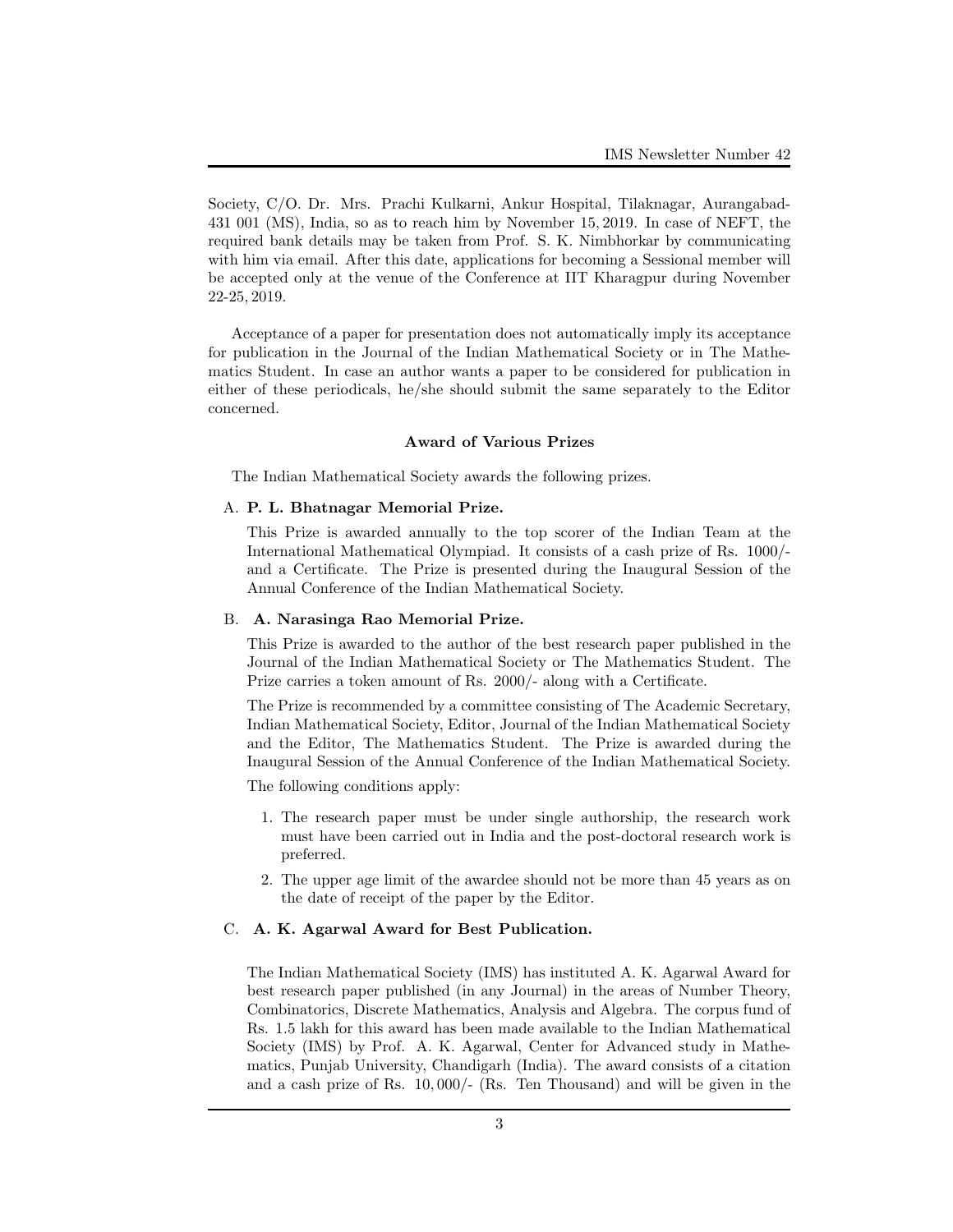inaugural function of the Annual conference of the Indian Mathematical Society. The prize amount may change depending on the bank interest rate. The Award is given every year.

G. Kashi Viswanatham of the Indian Institute of Education and Research, Berhampur, Odissa has been selected for the A. K. Agarwal Award -2019 of the IMS for his paper entitled "Products of weighted multiple zeta functions" published in the Bulletin des Sciences Mathematiques Vol  $147(2018)$  pp  $26 - 39$ .

#### D. A. M. Mathai Award for Best Publication in Applicable Mathematics.

This award is given for best research paper published in the area of mathematics which has some applications in other fields such as Physical Sciences, Engineering Sciences, Biological and Medical Sciences, Social Sciences, Probability and Statistics. The corpus fund for this award (Rs. 5 lakh) is made available to the Indian Mathematical Society (IMS) by Prof. A. M. Mathai, Director, Center for Mathematical and Statistical Sciences, Peechi, Kerala and Emeritus Professor, MacGill University, Canada. The award consists of a certificate, to and fro travel (A. C. II tier Train fare) to the venue of the annual meeting and a cash prize of Rs 30, 000/- (Rs. Thirty Thousand). The amount of the prize may change depending on the rate of interest given by bank.

No applications were received for the above award until the deadline June 30, 2019 and hence the A. M. Mathai Award for the year 2019 is not given to anyone.

## E. Satish Bhatnagar Award for best paper in the area of History of Mathematics.

The award is given for best publication in the area of History of Mathematics focusing on a person, problem, region, or system of education or government. The paper should be in single authorship. In exceptional cases, the paper by two authors is considered. In this event, the prize amount is equally divided. The minimum age limit for this award is 35 years as on  $31^{st}$  December of the year of award and there is no limits of citizenship.

The award consists of a citation and a cash prize of Rs. 5, 000−15, 000/-(Rs. Five to Fifteen thousand only). (Flexibility is important to the extent that ideally, no year be a blank year). The awardee is paid traveling allowance to the extent of II AC rail fare from the place of residence in India to the venue of the Annual Conference and back. The prize amount will change depending on the rate of interest given by the bank on the corpus fund. Prof. Satish Bhatnagar, Department of Mathematical Sciences, University of Nevada, Las Vegas, NV 89154 −4020, USA donated corpus fund of Rs. 2 lakh for this award.

C. Montelle and K. Ramasubramanian have been jointly selected for the Satish Bhatanagar Award 2019 of the IMS for their paper entitled "Determining the Sine of One degree in the Sarvsidhantraja of Nityanda " published in SCIAMVS 19(2018) pp. 1-52.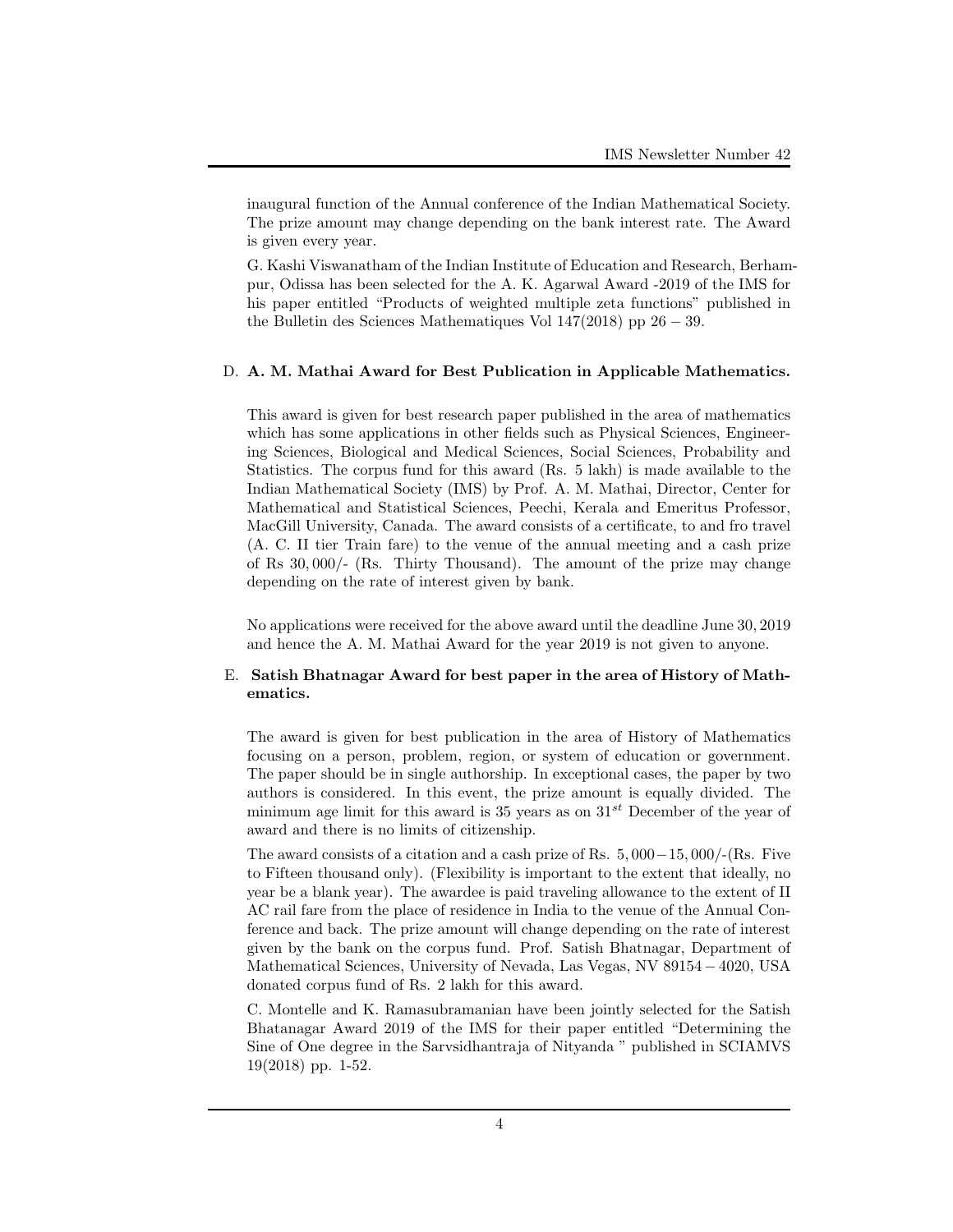F. Life Time Achievement Award for Research and Services to the IMS. This award is given to a mathematician who has rendered highly dedicated service to the cause of the IMS in various capacities besides research contributions not less than 25 research papers published in international reputed journals and at least two published in the periodicals of the Indian Mathematical Society in his/her area of mathematics. The Selection Committee for this award consisted of all the members of the Academic Planning Committee - 2019 of the IMS.

Professor N. K. Thakare, former Professor of Mathematics at S. P. Pune University, Pune, has been awarded the Life Time Achievement Award - 2019 of the Indian Mathematical Society for his outstanding services to the Society and his research contributions in mathematics. He published more than two hundred research papers in peer reviewed journals, out of which more than ten papers published in the periodicals of the Indian Mathematical Society.

### G. Various Prizes for Research Paper Presentation.

In order to encourage and inspire the young and budding research workers, the Society holds, during its Annual Conferences, a Special Session of Paper Presentation Competition for various Prizes to be awarded to the best research papers presented. This Special Session is held as a part of the Academic Programme with no other parallel session.

The following are the areas and the groupings for these prizes:

- 1. IMS Prize-group-1: Discrete Mathematics (Combinatorics, Graph Theory, Posets), Lattice Theory, Set Theory, Logic, Number Theory and related areas.
- 2. IMS Prize-group-2: Algebraic Geometry, Geometry, Topology, Algebraic Topology, and related areas.
- 3. IMS Prize-group-3: Measure Theory, Probability Theory, Stochastic Processes, and related areas.
- 4. IMS Prize-group-4: Differential / Integral / Functional equations and inequalities, Special Functions, Numerical Analysis and related areas.
- 5. IMS Prize-group-5: Solid Mechanics, Fluid Mechanics, Electromagnetic Theory, Magneto- Hydrodynamics, Astronomy, Astrophysics, Relativity and related areas.
- 6. IMS Prize-group-6: Operations Research, Optimization, Computational Mathematics, Information Technology, Bio mathematics, History of Mathematics and related areas.

AMU Prize: Algebra, Differential Geometry and Functional Analysis.

V. M. Shah Prize: Real Analysis, Complex Analysis, Fourier Analysis, Harmonic Analysis, Approximation Theory and related areas.

Three / Four judges are appointed by the Council for the "Paper Presentation Competition" for deciding the award of various Prizes. Each of these eight prizes listed above carries a Certificate and a cash amount of Rs. 1000/-.

The following conditions apply: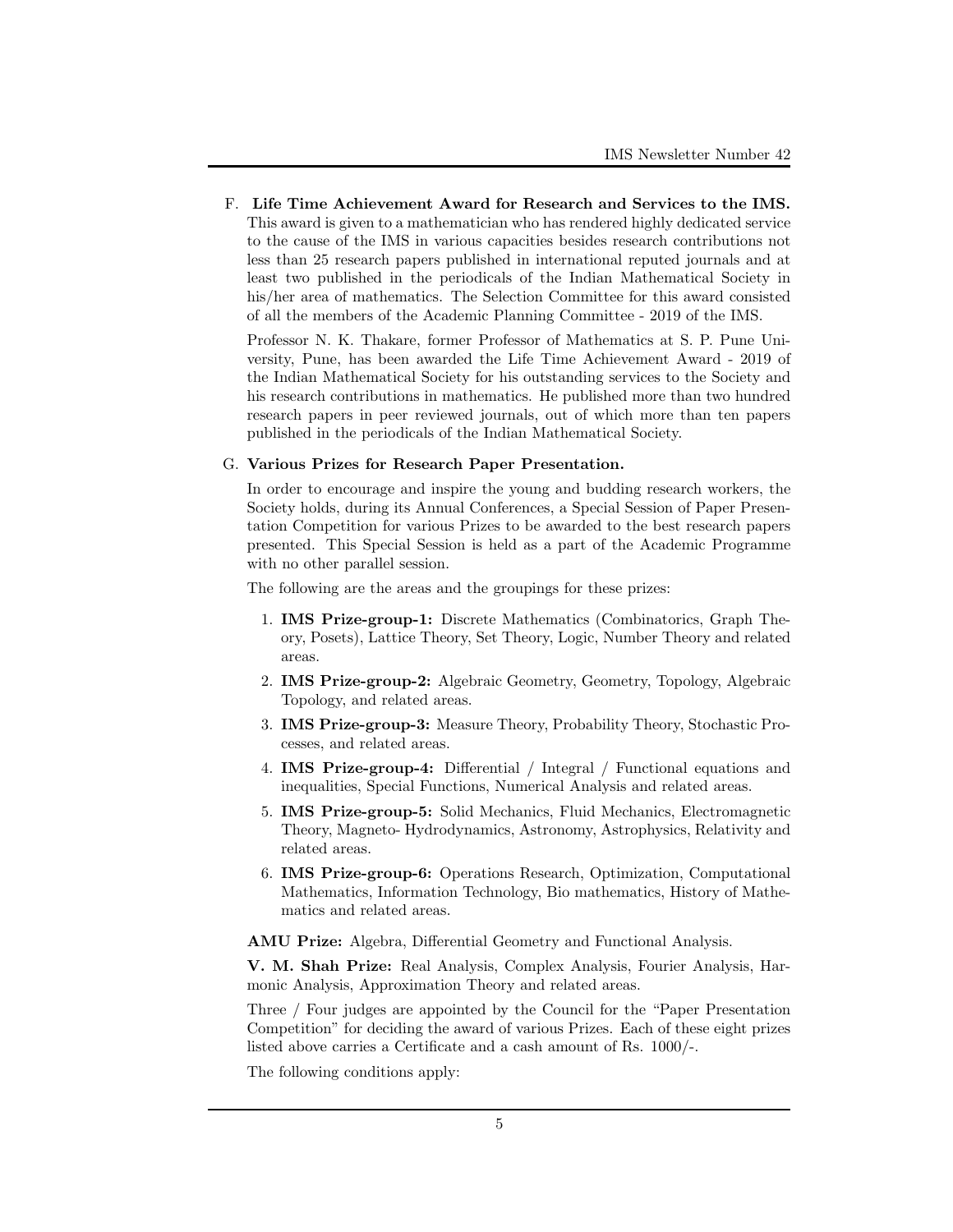- 1. Only the Members of the Society are eligible for participation in the Competition.
- 2. The upper age limit of a candidate for participation in the Competition is 40 years as on December 31 of the respective year.
- 3. a. The paper to be presented for the competition has to be under single authorship.
	- b. Independent work at the post-doctoral level is preferred.
	- c. The work must have been carried out in India.
	- d. Stress will be on both, quality of research as well as performance during the presentation.
	- e. The author should give a declaration that the work is unpublished and has not been submitted for competition anywhere else. In case of research scholars, the supervisor should verify that the work has been carried out independently.
- 4. Soft copy of the full paper with the Abstract (prepared in the format as given on page no.1 with Prize Category as given in the section classification) in its electronic version (.pdf and .tex format) should reach Prof. Peeyush Chandra on the e-mail address given earlier not later than September 30, 2019. Candidates should also submit their latest CV and the proof of their age (scanned copy of high school certificate will do) along with the paper. Papers should be typed in double space and should be accompanied by an Abstract prepared as per the instructions and format given for Contributory Presentations.

Note: One who is already awarded a prize in a certain area in the past is not expected to participate in the competition for the prize in the same area.

#### An appeal:

All the Heads of the Departments / Institutions and the Research Supervisors are requested to encourage their research students for participation in this Competition.

### Periodicals published by the Society

The Society publishes two periodicals - The Journal of the Indian Mathematical Society (JIMS; the Journal; ISSN 0019  $-$  5839) and The Mathematics Student (Math Student; the Mathematics Student; ISSN 0025−5742), Both of our periodicals are in the UGC list of approved journals. These are also indexed by MathScinet, Zentralblattand Scopus(JIMS is already there in Scopus and Math Student is in the pipeline for being included).

- ∗ Only the research papers of high quality are published in the Journal
- ∗ Ordinarily the following is published in The Mathematics Student :
	- the texts of Presidential Addresses, the Plenary talks and the Award Lectures delivered at the Annual Conferences,
	- the texts of the invited talks delivered at the Annual Conferences,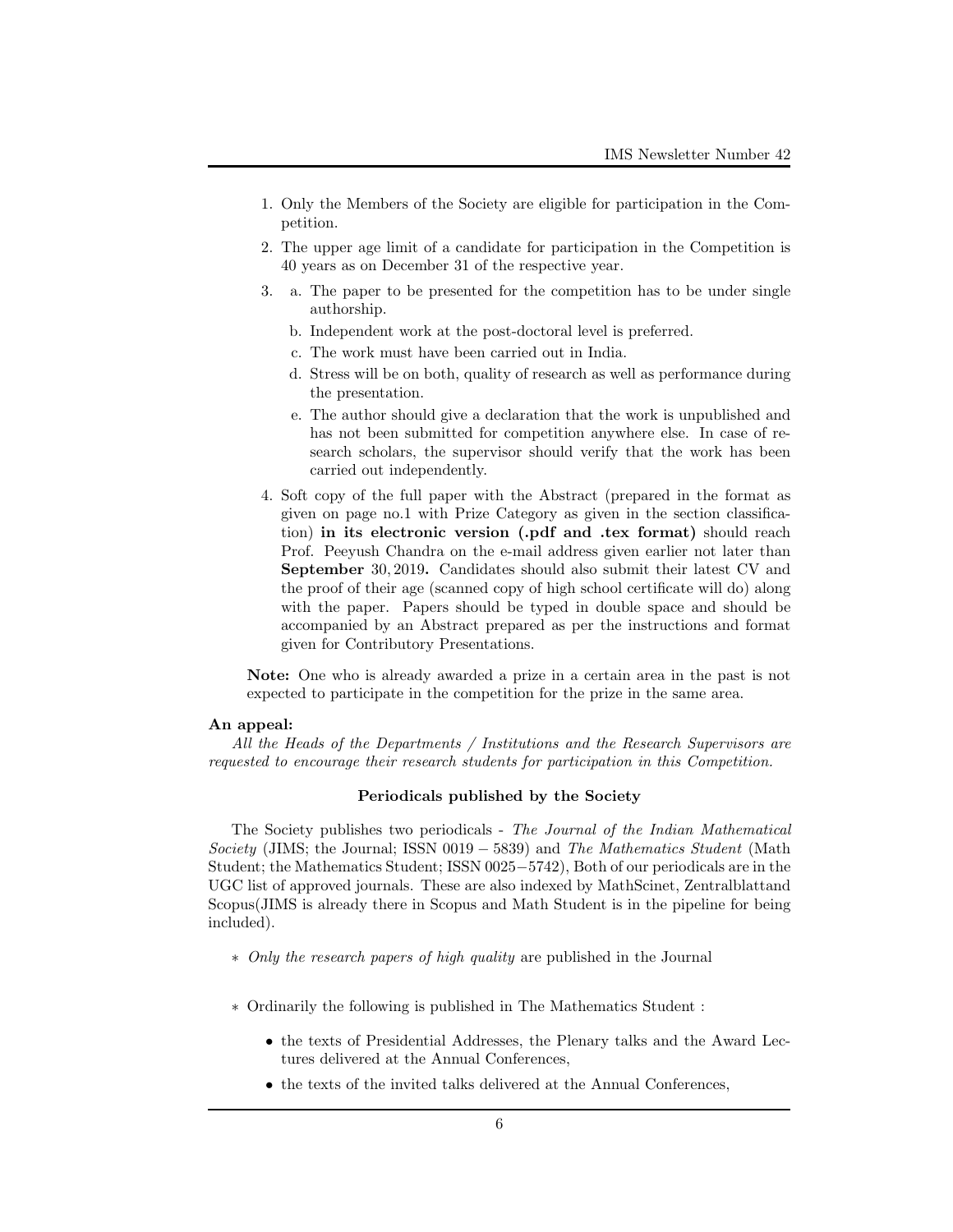- research papers, and
- the Proceedings of the Society's Annual Conferences, Expository & Popular articles, Book Reviews, Reports of the IMS Sponsored lectures, etc.

## Copyright: Copyright of the articles published in the Journal or the Student lies with the Indian Mathematical Society.

For Manuscript Submission, Manuscript Style, instructions to authors etc. refer to the website of the the IMS.

There are no page charges for publications in the Journal as well as in the Mathematics Student. However, if  $\text{author}(s)$  (whose paper is accepted for publication in any of the IMS periodicals) is (are) unable to send the LaTeX file of the accepted paper, then a charge of Rs.100/- (\$ 10) per page will be levied for LaTex typesetting charges.

### Subscriptions

(i) Subscription of the Journal of the Indian Mathematical Society and The Mathematics Student.

For each periodical

- (a) For libraries of educational Institutions in India
- (i) Direct subscription Rs.2000.
- (ii) Subscription through an agent Rs.2500, agency discount 15%. Name and address of the institute is necessary.
- (b) For foreign subscription US \$200, agency discount 15%.
- (c) For agents who do not provide name of the subscriber Rs.10, 000, agency discount 20%.

Each issue of The Mathematics Student is provided to the members by sending them at their E-mail address a link to the latest published issue which can be accessed by the members anytime and anywhere for their personal use. No hard copy of this periodical will be sent to the Members. Those Members who have not registered their e-mail address are requested to register it on  $\langle \text{imsgoesgreen} @ \text{gmail.com} \rangle$ . It may please be noted that the contents of The Mathematics Student will continue to be available on the Society's website www.indianmathsociety.org and a physical copy of The Mathematics Student will continue to be available at the IMS Library (Ramanujan Institute of Advanced Study in Mathematics, Madras University, Chennai) as well as at the Registered Office of the Society (Department of Mathematics, Savitribai Phule Pune University, Pune - 411007) for reference during office hours.

#### Membership of the Society

(a) For Indian citizens: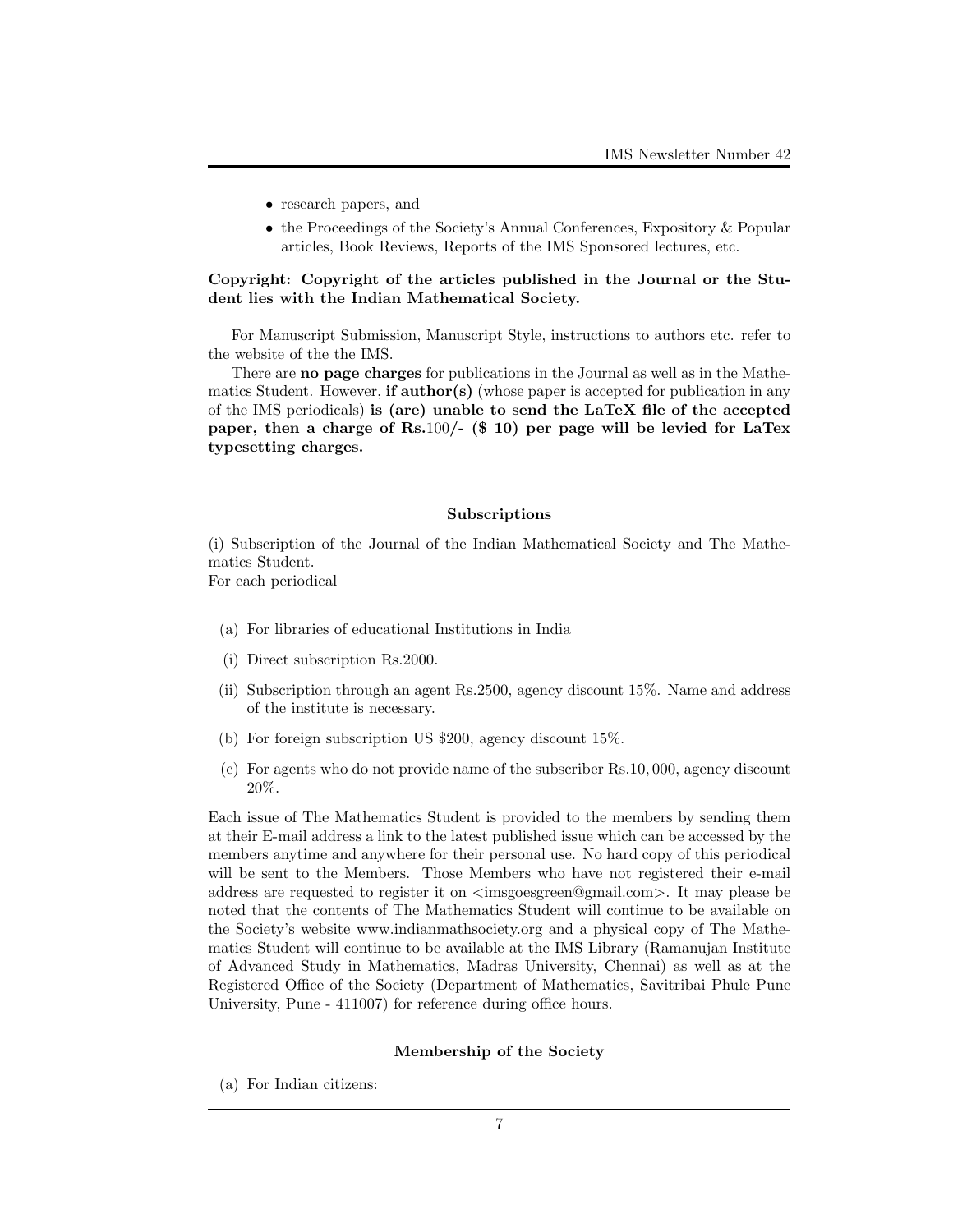- (i) Life Membership Rs.2500,
- (ii) Annual / Sessional Membership Rs.300.
- (b) For foreigners:
- (i) Life Membership US \$150.
- (ii) Life Membership for members with Socitiies having Reciprocity arrangement with IMS US \$100.
- (iii) Life Membership for people from SAARC countries US \$50.
- (iv) Annual / Sessional Membership US \$15.
	- Membership form is available on the IMS website.

#### Business Correspondence and Payments:

All business correspondence be addressed to Prof. S. K. Nimbhorkar, The Treasurer, The Indian Mathematical Society, C/O. Dr. Mrs. Prachi Kulkarni, Ankur Hospital, Tilaknagar, Aurangabad-431 001 (MS), India. All payments are to be made to Treasurer, IMS by DD drawn in favor of "The Indian Mathematical Society" payable at Aurangabad (Maharashtra), India at the address mentioned above.

#### Member in good standing:

A member is considered to be of good standing in a particular year if he/she has paid his/her Membership fees by July 31 of that year.

### IMS Library

The Indian Mathematical Society Library is housed in the Campus of the Ramanujan Institute for Advanced Study in Mathematics, University of Madras, Chennai - 600005 ever since it was shifted from Pune.

The Library receives many journals on Exchange basis and has a rich collection of back numbers of reputed mathematical journals received from all over the world. The complete catalogue of the back volumes of all the periodicals published by the Society as well as those received in exchange by the Society and available in the IMS Library, Chennai, is now displayed on the IMS website. There is a spate of request for photocopies of articles published in these journals and the Library attends to these demands promptly. If a particular journal is not available in the IMS Library, the scholars / students are requested to contact other Libraries where it is likely to be available providing them with the addresses of those Libraries.

The address of the IMS Library is:

The Indian Mathematical Society Library, The Ramanujan Institute for Advanced Study in Mathematics, University of Madras, Chepauk, Chennai - 600005. Phone :  $(O) + 91 - 44 - 25360357$ E-mail: riasmlibrary2010@gmail.com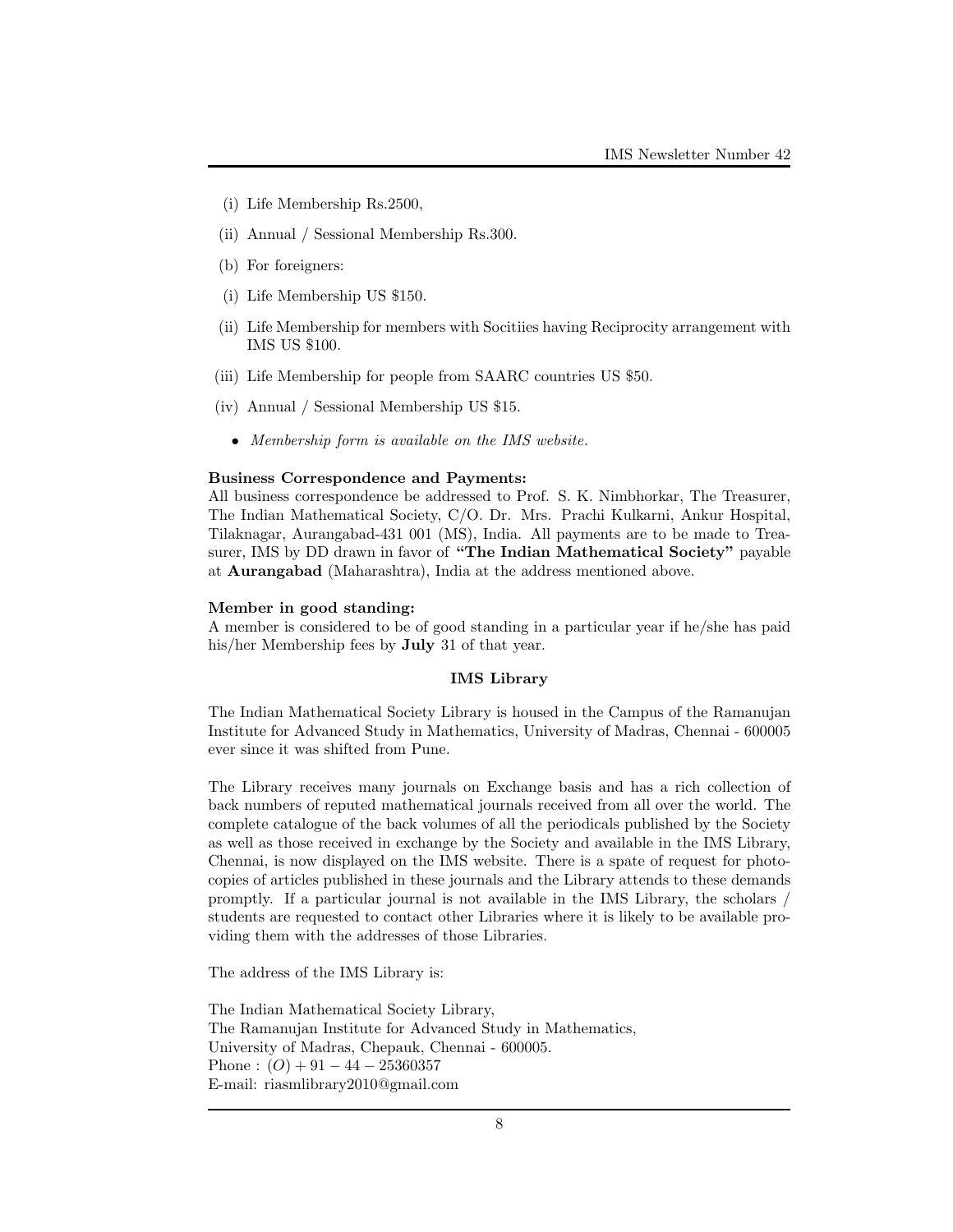For further information one may contact Prof. Mrs. Sushma Agrawal, Librarian, Ramanujan Institute for Advanced Study in Mathematics, University of Madras, Chennai, who is the Honorary Librarian for the Indian Mathematical Society Library.

## NOMINATIONS FOR ELECTION TO THE COUNCIL OF THE **SOCIETY**

The Council has made the following nominations for elections to the Council:

Prof. B. Suri, Theoretical Stat. and Math. Unit, Indian Statistical Institute, Bangalore for the election to the office of the President of the Society for a period of one year w. e. f. April 1, 2020.

Prof. A. K. Das ( Shri Mata Vaishno Devi University, Katra), Prof. N. D. Baruah ( Department of Mathematical Sciences, Tezpur University, Assam) and Prof. G. P. Youvaraj (Ramanujan Inst. For Advanced Study in Mathematics) for election of members of the Council for three years beginning from the year April 1, 2020.

A member (in good standing) of the IMS can contest for membership to the Council of the IMS or to any other office for which there is a vacancy may do so by following the procedure laid down in the following TWO paras, may approach to the Returning Officer, Prof. B. N. Waphare, Department of Mathematics, Savitribai Phule Pune University, Pune - 411007, Maharashtra, India on or before September 30, 2018.

In the context of (h) of the constitution of the IMS. If a member wishes to contest for any office of the council or as a member of the council (wherever applicable) his/her nomination should be supported by at least TEN life members individually and separately with the mention of their exact names as well as their exact unique membership numbers as per records of the IMS so as to reach the returning officer not later than September 30, 2019. Nominations submitted in the manner indicated above shall be considered valid nominations. There shall be a scrutiny of the nominations in the light of above rule by the Returning officer.

In the context of (i) of the constitution of the IMS. The nominations made by the council with an indication made to that affect, together with other valid nominations made by the members of the society(following the procedure mentioned in the above para) shall be sent through e-mail by the Returning officer on the registered E-mail addresses of members of good standing of the society not later than October 12, 2019. The members should take a print out, complete the formalities and send it by registered post to the Returning officer so as to reach him latest by November 8, 2019. The following (j) and (k) are modified in the lines of the constitution of the IMS for the purpose of information only.

(j) The Returning Officer shall collect all the ballot papers returned to him/her by the members up to November 15, 2019 and carry them to the venue of the Annual Conference, where they will be opened and counted by him in the presence of a Committee consisting of the President (or his nominee) and the three Secretaries. A simple majority shall determine the result of the election (in each case, the same determined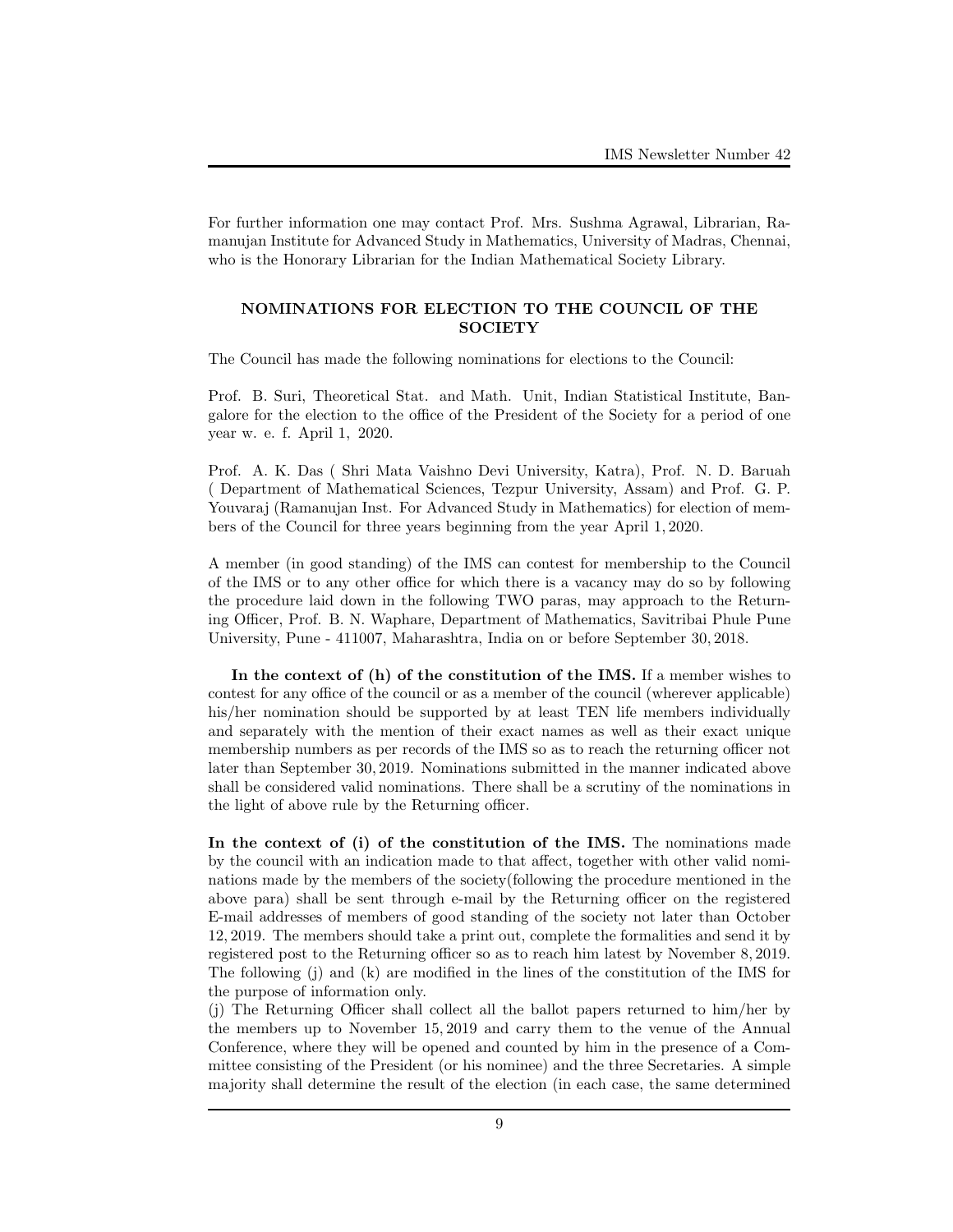(k) The list of newly elected officers and additional members of the Council shall be announced at the General Body meeting held during the Annual Conference. The new Council shall assume charge of its office with effect from April 1, 2020.

A member will be considered to be of good standing if his/her membership fee (either life or Annual) is paid on or before July 31, 2020.

### Minutes of the General Body Meeting

The 84th Annual General Body Meeting of the Indian Mathematical Society was held on Friday, the 30th November, 2018 at 12 noon in the Meeting Hall of Shri Mata Vaishno Devi University, Katra, Jammu and Kashmir under the presidentship of Prof. Sudhir Ghorpade.

The following business was transacted.

Item No. 1 : To confirmed the Minutes of the General Body meeting held on Friday, the 15th December, 2017 at 12 noon in the Lecture Hall of the Department of Mathematics, Sri Venkateswara University, Tirupati (A. P. ) under the presidentship of Prof. Manjul Gupta.

The Minutes of the General Body meeting held on December 15, 2017 at 12 noon at Sri Venkateswara University, Tirupati (A. P.) were confirmed .

Item No. 2 : To receive the report of the General Secretary for 2018.

Report of the General Secretary for 2018.

1. The IMS Newsletters No. 39 and No. 40 were published in March 2018 and in August 2018, respectively. These are also displayed on the website of the Indian Mathematical Society. The soft copies of these Newsletters have been sent by e-mails to all the members of the Society.

Prof. Sudhir Ghorpade, IIT, Mumbai was informed that he has been elected as the president of the IMS for one year with effect from April 1, 2018.

- 2. The meeting of the Academic Planning Committee for the IMS Conference 2018 was held on Sunday, the  $10^{th}$  June 2018 from 11.00 a.m. to 1.00 p.m. in the conference room of the Guest House of the Savitribai Phule Pune University, Pune. The meeting was presided over by Prof. Sudhir Ghorpade, the president of the IMS The names for the four memorial award lectures, plenary talks, invited talks, list of symposia and their conveners were finalized in the meeting.
- 3. A. Narasinga Rao Memorial Prize for the year 2017 has not been awarded to anyone since no paper under consideration was up to the mark.
- 4. Prof. A. K. Agarwal Award for the year 2017 has not been awarded to anyone as no paper received for the award satisfied the terms and conditions for giving the award.

by lot in case of equality of votes)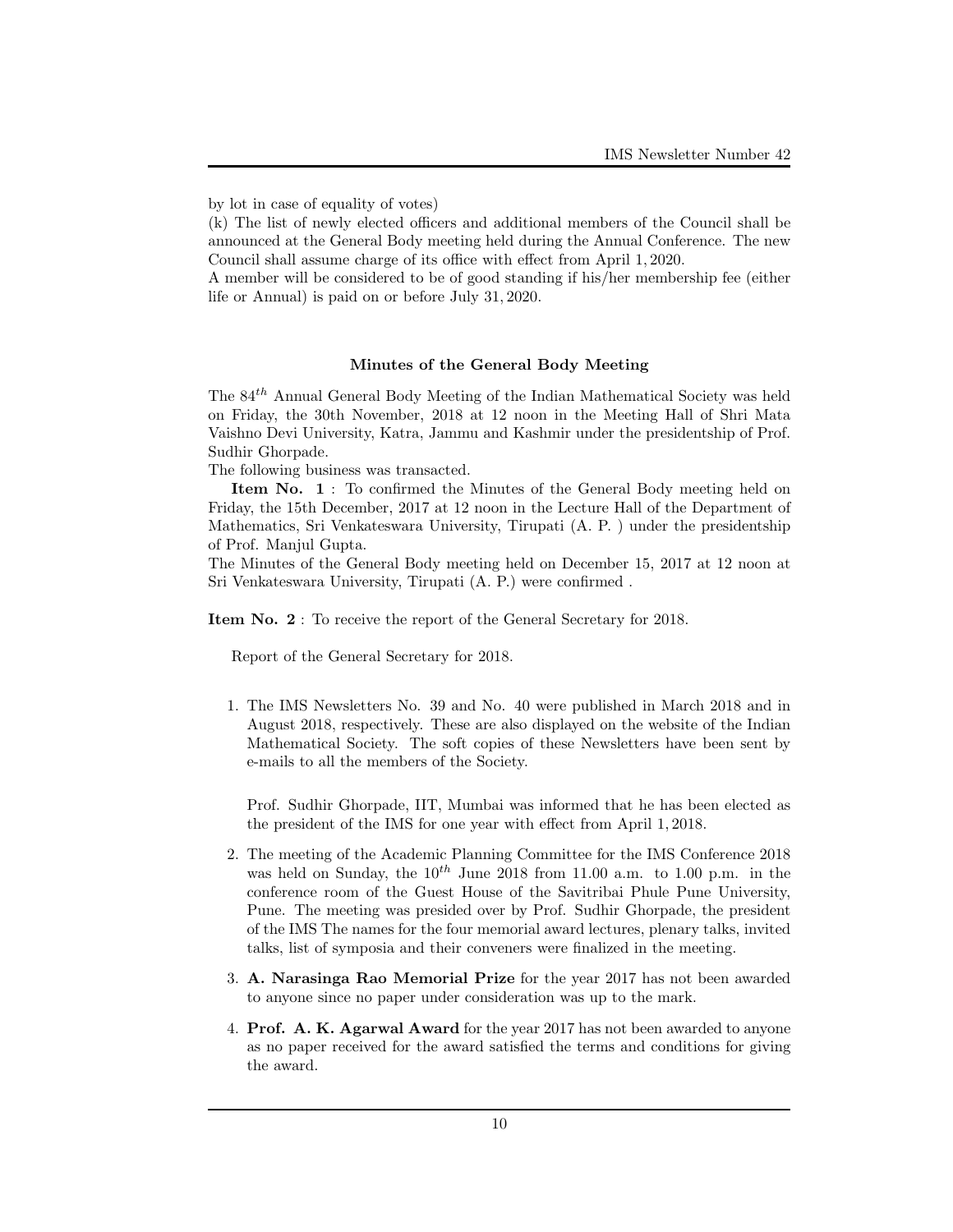- 5. Prof. A. M. Mathai Award Only one paper was received for Prof. A. M. Mathai Award for the year 2017. However, the paper did not meet the conditions formulated to give the award and therefore the award is not given to anyone.
- 6. Prof. Satish Bhatnagar Award for the year 2017 has been awarded to Prof. Amartya Kumar Datta for his paper Weighted Arithmetic Mean in Ancient India published in Bhavana  $1(4)(2017)$ , pp.  $24 - 36$ .
- 7. P. L. Bhatnagar Memorial Prize for 2018 is given to Pranjal Srivastava of National Public School, Koramangala, Bengaluru. The  $59<sup>th</sup>$  International Mathematical Olympiad (IMO) was held in Cluj Napoca, Romania during July 4−14, 2018. In the Indian team Pranjal Srivastava was the top scorer (28 points) at IMO.
- 8. Digitization of the back volumes of JIMS published from the year 1976 to the year 2005 has been completed by the Informatics Publishing Ltd., Bangalore. The digitized volumes are available online from the platform of informatics india. These volumes were retrieved from the IMS Library housed at Ramanujan Institute for Advanced Study in Mathematics, Madras University, Chennai.
- 9. During the year of the report 124 new life members of the IMS have been enrolled, besides 56 persons became as sessional members of the IMS for 2018 conference.
- 10. A timely guidance and the help has been provided to Prof. A. K. Das, Local organizing secretary of the 2018 IMS conference-An International Meet pertaining to raising of funds, local arrangements and inaugural function of the conference.
- 11. Each Life Member of the Society is now allotted a Permanent Membership Number. The complete list of Life Members of the Society is now available on the IMS website.
- 12. The complete catalogue of the back volumes of the periodicals published by the Society as well as those received in exchange by the Society and available in the IMS Library, Chennai is now available on the IMS website.
- 13. The General Secretary thanks Prof. J. R. Patadia for maintaining and updating the website of the IMS.
- 14. The General Secretary thanks Prof. M. M. Shikare and Prof. S. K. Nimbhorkar for extending substantial help in performing the duties of the general secretary.

Item No. 3 : To receive the Report of the Academic Secretary for the year 2018.

Report of the Academic Secretary for the year 2018.

Based on the deliberations during the APC meeting held on June 10, 2018 at S. P. Pune University, Pune and subsequent consultations with the President and the General Secretary, the following speakers have been finalized:

### Memorial Award lectures: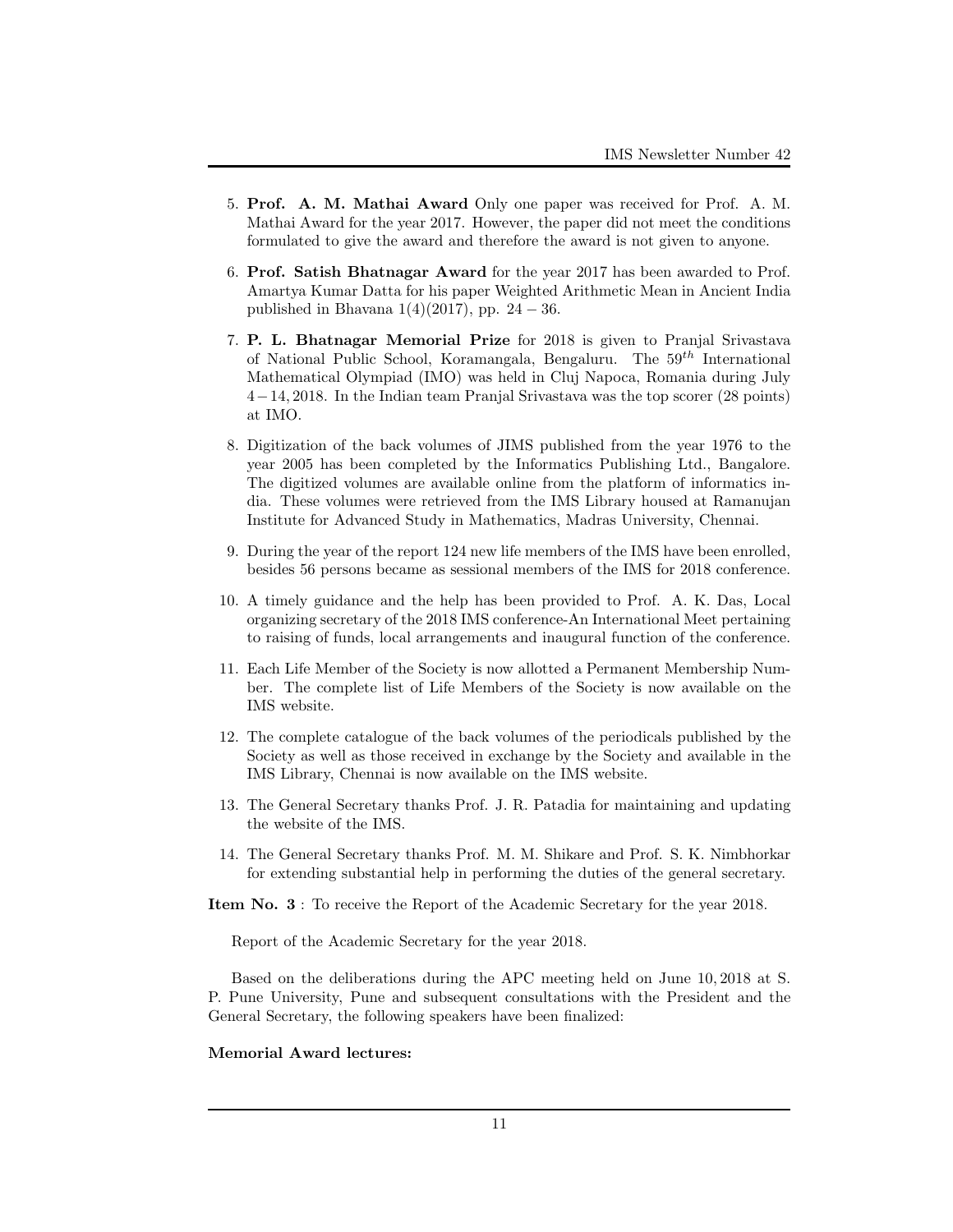$(i)$  32<sup>nd</sup> P. L. Bhatnagar Memorial award lecture: Dr. Manoranjan Mishra, IIT Ropar.

 $(ii)$  29<sup>th</sup> Hansraj Gupta Memorial award lecture: Prof. S. S. Khare, NEHU, Shillong.

 $(iii)$  29<sup>th</sup> Srinivasa Ramanujan Memorial award lecture: Prof N Deka Baruah -Tezpur University

 $(iv)$  29<sup>th</sup> V. Ramaswamy Aiyer Memorial award lecture: Prof. K. N. Raghavan, I M Sc, Chennai.

#### Plenary Talks:

Prof. Steven Dale Cutkosky, Univ of Missouri, USA Prof. M. Vanninathan, IIT Bombay, Mumbai

## Satish Bhatnagar Award Lecture Speaker: Dr. Amartya K Dutta, ISI Kolkata

#### Invited Speakers:

1 Prof H. S. Ramane, Karnatak Univ., Dharwad.

2 Prof H. G. Dales, UK.

3 Prof D. Staruss, UK.

4 Prof A. K. Mishra, BHU, Varanasi.

5 Prof K. S. Charak, Jammu University.

6 Prof Indranath Sengupta, IIT, Gandhinagar.

#### Symposia:

1. Harmonic Analysis and Related Areas- Prof. Ajit Iqbal Singh, New Delhi and Prof. Rudra Sarkar, ISI Kolkata.

2. Theory and Numerics of Evolution Equations - Dr. Ritesh Kumar Dubey, SRM Chennai.

3. Coding Theory and Cryptography - Prof. Madhu Raka Punjab University, Chandigarh.

4. Commutative Algebra and Algebraic Geometry - Prof. Amartya Kumar Dutta,ISI Kolkata.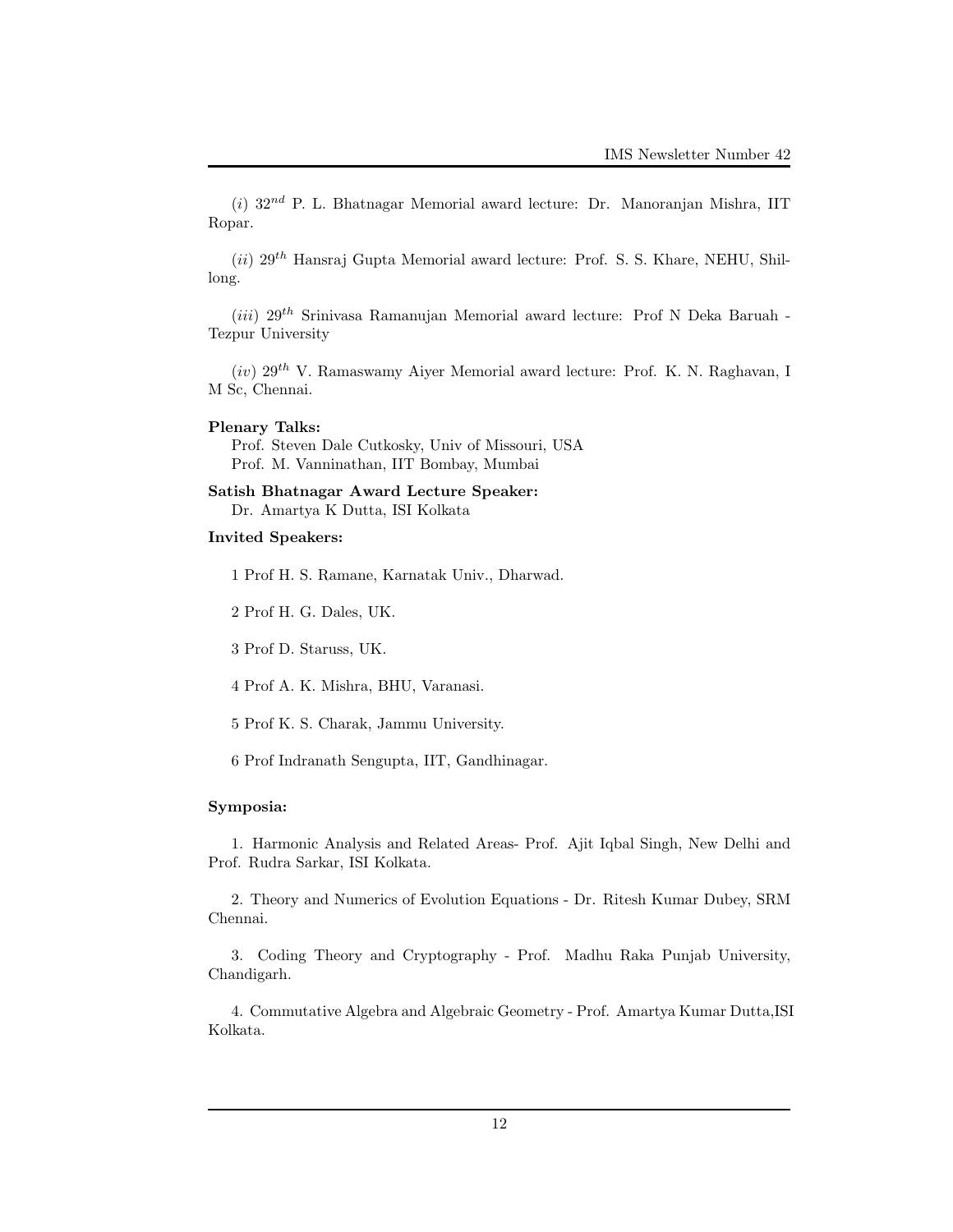5. Operator Theory and Topology Prof. S. D. Sharma, Central Univ of Jammu.

6. Special Functions and Transforms Methods Prof. Jugal K. Prajapati, CUR, Kishangarh.

The Conveners for various symposia have finalized the speakers in consultation with Academic Secretary. The final list is given below:

1. ' Commutative Algebra and Algebraic Geometry' Speakers: Professors J. K. Verma, Hema Srinivasan, Chanchal Kumar, Neena Gupta, M. Manjunath.

2. 'Special Functions and Transforms Methods' Speakers: Professors A. K. Agarwal, A. Swaminathan, Shubhi Khan, A. Sairam. Syed Abbas, J. K. Prajapat .

3. 'Theory and Numerics of Evolution equations' Speakers: Professors Shruti Dubey, Ismail Farzad, N. Kishore Kumar, Shuvan Sen, Ritesh K. Dubey.

4. 'Harmonic Analysis and Related Areas' Speakers: Professors M. Filali, A. Taheri, H. Garth Dales, Riddhi Shah, Rudra Srakar.

6. 'Operator Theory and Topology' Speakers: Professors Ajay Kumar, M. Mursaleen, SS Khare, Anima Nagar, Pankaj Jain.

7. 'Coding Theory and Cryptography' Speakers: Professors Mahesh Anand, Trygve Johnson, Manish Gupta, Sartaj Ul Hasan, Madhu Raka.

This year 137 papers have been received out of which 8 papers are for Prizes (5 for V M Shah prize, 1 for Gr 2 and 2 for Gr 4), 7 for Poster Presentation and 122 as Contributory presentations.

Item No. 4 : To receive the report of the Administrative Secretary of the Indian Mathematical Society for the year 2018.

Report of the Administrative Secretary for the Year 2018.

1. E-mails of thanks and appreciations were sent to the local organizing secretary of 83rd Annual Conference of the IMS held in December 2017 at Sri Venkateswara University, Tirupati (A. P.). Elected council members were informed of their elections as members of the IMS council.

2. The Minutes of the Council Meeting and the General Body meeting held at Sri Venkateswara University, Tirupati (A. P.) were prepared.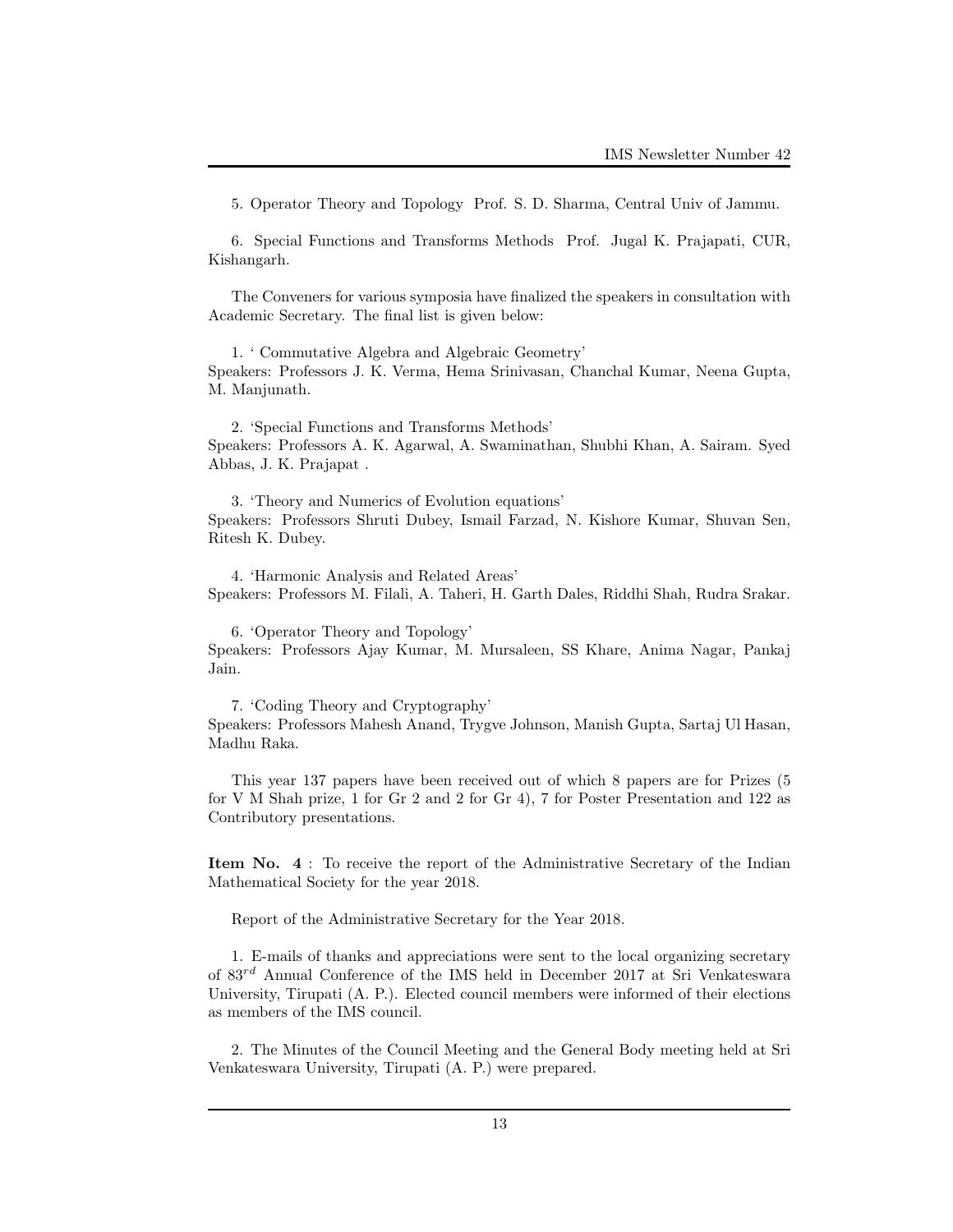3. Arrangements were made for holding the meeting of the Academic Planning Committee on Sunday, the  $10^{th}$  June 2018 from 11.00 am onwards in the conference room of the Guest House of the Savitribai Phule Pune University, Pune (SPPU). Local Hospitality and travel arrangements were made for the delegates attending the meeting.

4. The print copies of JIMS Volume 85, nos.  $1 - 2$  (January June 2018) and JIMS Volume 85, nos. 3 − 4 (July Dec. 2018) were received from Parashuram Process, Pune and preserved in the Library of the Mathematics Department, Savitribai Phule Pune University, Pune. The camera ready copies of The Math. Student, Vol.  $87(1-2)$ , 2018, and The Math. Student, Vol.  $87(3-4)$ , 2018 were forwarded to the Parshuram Process for the purpose of printing. The printed copies have been received from the press and preserved in the Library of Math. Deptt., SPPU.

5. The copies of JIMS Vol. 85 (Nos.  $1-2$ ) (2018), Vol. 85 (Nos.  $3-4$ )(2018) and The Mathematics Student Vol.87 (Nos.  $1-2$ ) (2018) have been sent to the subscribing institutes and Universities by registered post. The account of corresponding expenses has been maintained.

6. The Informatics Publishing Ltd., Bangalore was requested to speed up the digitization of JIMS volumes which were made available by Ramanujan Institute for Advanced Study in Mathematics, University of Madras, Chennai; and also give proposals for digitization of back volumes of The Mathematics Student, and distribution of old volumes of JIMS and The Mathematics Student lying in the IMS Library, Chennai.

7. Substantial help was rendered to the General Secretary Prof. N. K. Thakare in the finalization of the IMS Newsletter Nos. 39 and 40. The Newsletters were prepared; and sent by e-mails to the Life members of the IMS in cooperation with Prof. Patadia.

8. Assistance was provided to the General Secretary in handling various matters related to Prof. A. K. Agarwal award, Prof. A. M. Mathai award, A. Narsinga Rao memeorial prize, and Prof. Satish Bhatnagar award for the year 2017.

9. The records / documents such as minutes of the council meeting, minutes of the general body meeting, copies of the News Letters, copies of agenda for council meeting and General body meeting have been maintained.

Item No. 5 : To consider the Audited Statement of Accounts for the year 2017 -2018 and budget for the year 2019- 2020.

The Audited Statement of Accounts for the year 2017- 2018 and budget for the year 2019- 2020 presented by the Treasurer, Prof. S. K. Nimbhorkar were approved.

Item No. 6 : To receive the report of the Editor, The Journal of the Indian Mathematical Society for 2018.

Report of the Editor, The Journal of the Indian Mathematical Society for 2018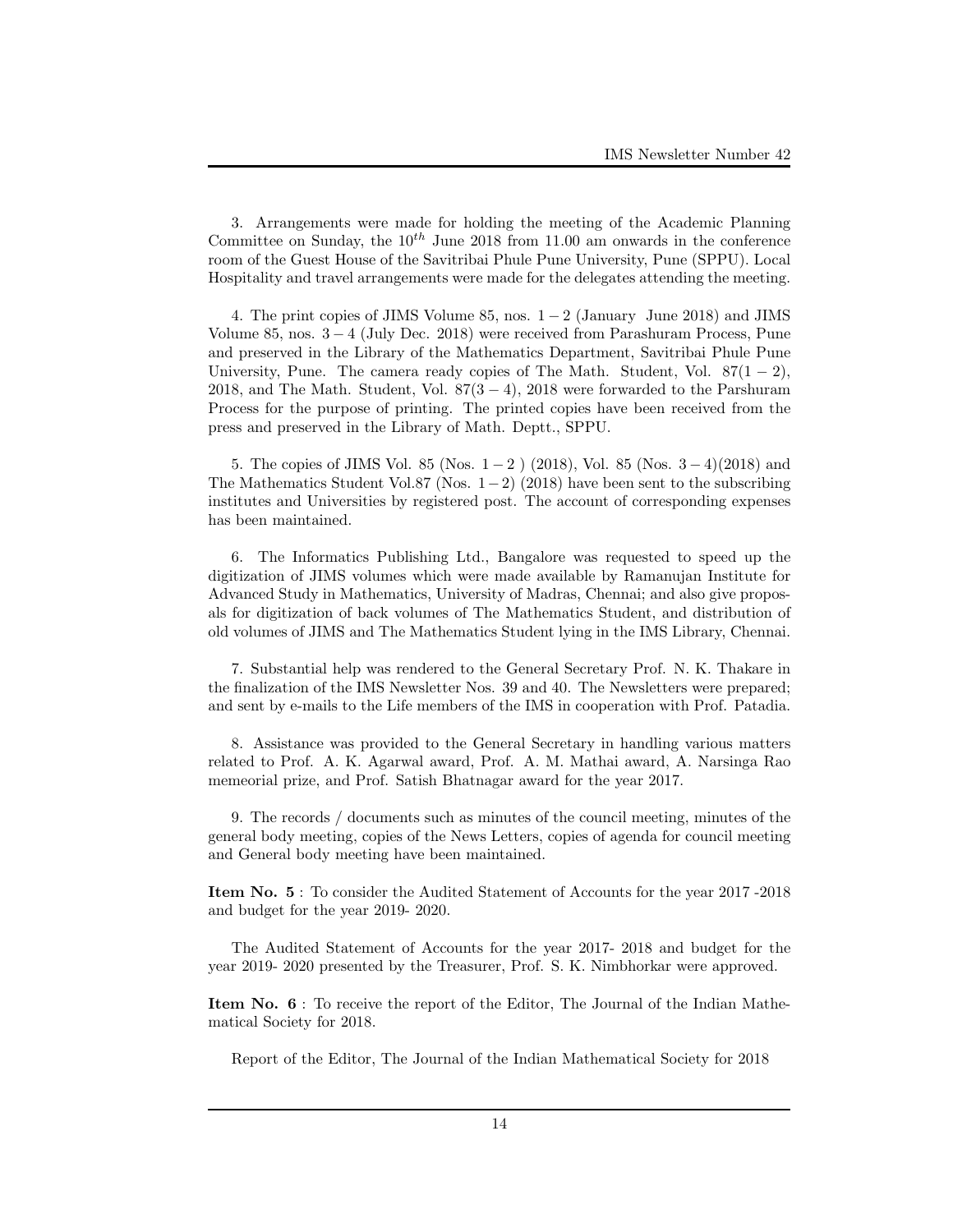| Manuscript Status:                                                   |     |
|----------------------------------------------------------------------|-----|
| (a) Number of papers pending with the referee or under process at    |     |
| the end of $2017$ :                                                  | 30  |
| (b) Number of manuscripts received during the year 2018:             | 103 |
| Total:                                                               | 133 |
| $(i)$ Number of Manuscript accepted during 2018:                     | 33  |
| $(ii)$ Number of manuscript rejected during 2018:                    | 80  |
| <i>(iii)</i> Number of manuscript with the referees / under process: | 20  |
| Total:                                                               | 133 |

Digitization of the back-Volumes of JIMS: The Informatics Private Ltd. (IPL) has already digitized and put a large number of back volumes of the JIMS on line. The volumes available at the Pune University have been digitized. The remaining volumes are being procured from our Chennai library and given to the IPL for completing the full digitization work of the JIMS from 1907 onwards.

### Publication status (online by IPL):

- 1. Volume 85(1-2)2018 of JIMS was published on Jan 1, 2018.
- 2. Volume 85(3-4)2018 of JIMS was published on July 1, 2018.
- 3. Volume 86(1-2)2019 of the JIMS will be published on Nov. 2018.

## Publication Status (Print by the IMS):

1. Volume 85(1-2)2018 of JIMS was published in Feb., 2018 and sent to the subscribers by the Administrative Secretary, IMS.

2. Volume 85(3-4)2018 of JIMS was published in September, 2018 and then sent to the subscribers by the Administrative Secretary, IMS.

3. Volume 86(1-2)2019 of the JIMS will be published on Jan. 2019 and will be sent to the subscribers there after

### Acknowledgements:

The Chief Editor, JIMS expresses his sincere thanks to numerous referees and the members of the Editorial Board, JIMS, specially Prof Peeyush Chandra and Prof Ravi Agarwal, for their help in refereeing and/or processing the manuscripts received for JIMS. He also records his sincere thanks to Profs S. K. Nimbhorkar and M. M. Shikare for extending all possible help in printing and dispatching copies of the JIMS to the subscribers of the Journal.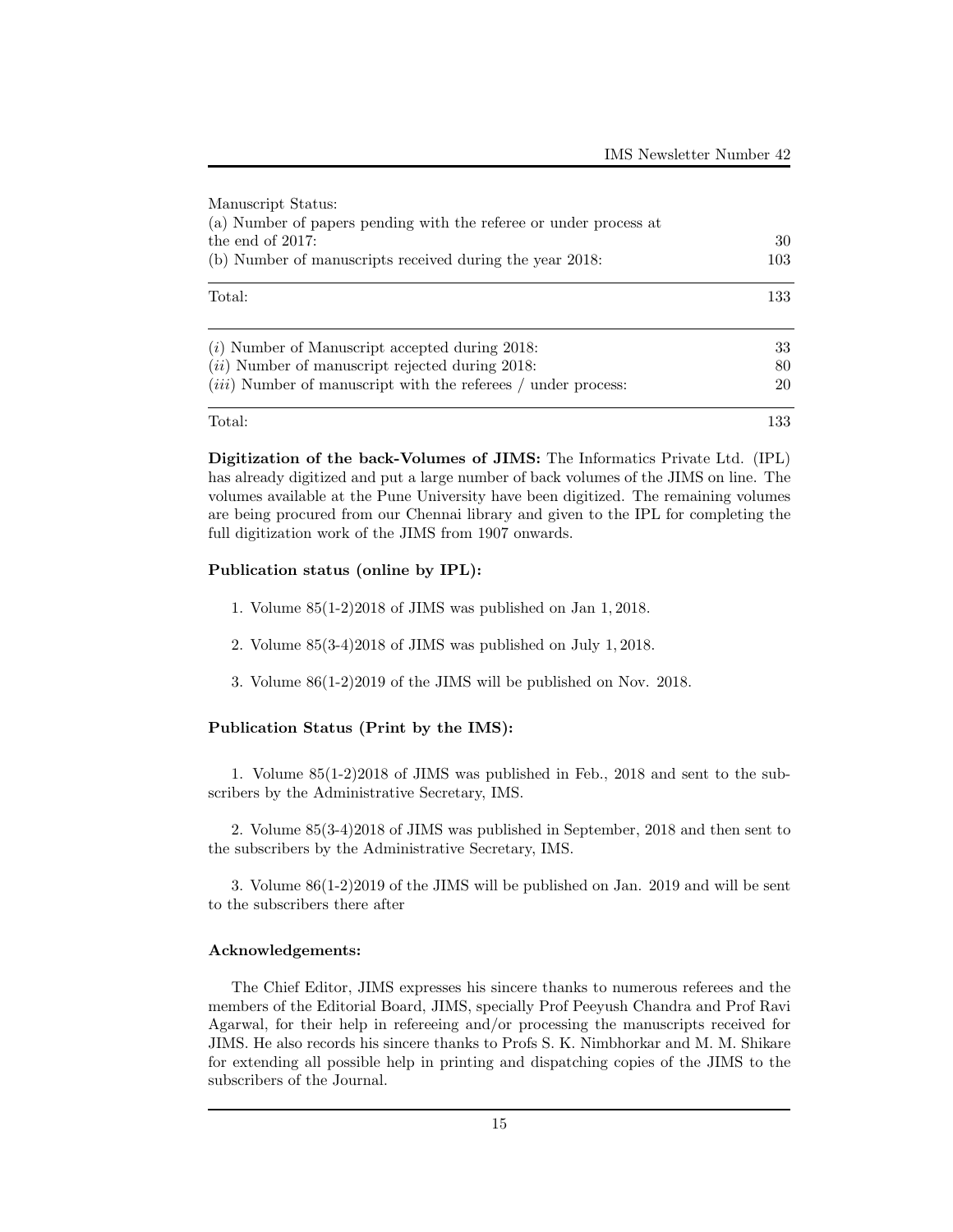Item No. 7 : To receive the report of the Editor, Mathematics Student for 2018.

Report of the Editor of The Mathematics Student for 2018.

#### Publication Status:

The soft copy of the Vol. 87, Nos.  $1-2$ , January-June (2018) of The Mathematics Student was sent on line in June 2018 and that of the Vol. 87, Nos. 3−4, July-December (2018) of The Mathematics Student was sent on line just recently during November 2 − 10, 2018 to all the Life Members (who have registered their E-mail id online on imsgoesgreen@gmail.com or jamanadaspat@gmail.com or sknimbhorkar@gmail.com) at their registered E-mail addresses.

Both these soft copies are available on the Societys website as well.

There is no backlog as regards to the publication of the Mathematics Student.

### Manuscript Status:

65 manuscripts are received during the period from December 09, 2017 to November 20, 2018 and 10 manuscripts were reported as pending with the referees in the last report.

Of these total 75 manuscripts, 19 are accepted, 45 are not accepted and 11 are pending with the referees.

#### Acknowledgements:

 $(i)$  We take this opportunity to put on record our sincere thanks and profuse gratefulness to the Members of the Editorial Board and the learned referees for their continuous support and assistance in our sustained efforts for timely publication of the Mathematics Student. The Society looks forward to the active assistance in the constructive reviewing work as well as quality contributions from the large pool of mathematicians from India and abroad.

(ii) We started Problem Section from 2015 and it is going on successfully. During these three years support has come from Editorial Board Members as well as from the floor. We have very broad and sustained participation from Satya Deo, C. S. Aravinda, George E. Andrews, Kannappan Sampath, M. Ram Murty, Atul Dixit, Amritanshu Prasad, Ashay Burungale, Abhijin Adiga, B. Sury, Mahender Singh, Mathew Francis, L. Sunil Chandran, Amrik Singh Nimbran, Raja Sridharan, Purushottam Rath, Clare DCruz, S. K. Tomar, Emeric Deutsch, Aritro Pathak, Zoltan Boros, Arpad Szasz and N. Tejaswi. We express our special thanks to all these colleagues, in particular to B. Sury from ISI, Bangalore who almost single handedly manages the problems and solutions every years.

(*iii*) Express our special thanks to the colleagues, in particular, Prof. B. Sury who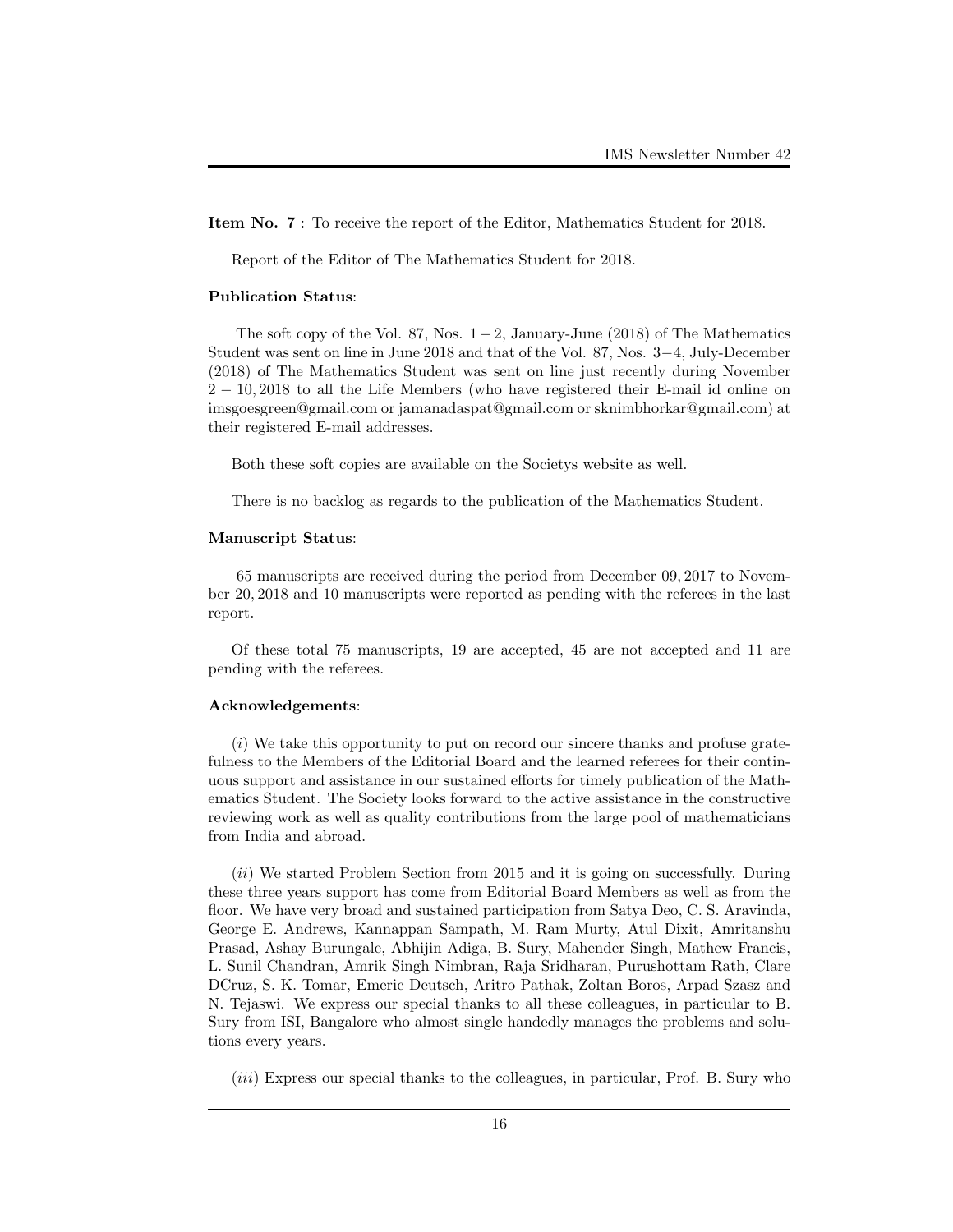took part in our Problem Section since we began it in 2015 and made it a success.

(iv) Express our special thanks to the colleagues, in particular, Prof. B. Sury who took part in our Problem Section since we began it in 2015 and made it a success.

(v) We also express our sincere thanks to the Administrative Secretary Prof. M. M. Shikare and the Pune Press for their assistance in getting the Vol. 87, Nos.  $1 - 2$ , January-June (2018) as well as the Vol. 87, Nos.  $3 - 4$ , July-December (2018) of the Mathematics Student printed, and thus in its timely publication.

#### Call for contributions

Contributions are welcome and are assured of all the sincere efforts for prompt processing.

Item No. 8 : To consider the venue of the 85th Annual session of the Society to be held in December 2019.

The Council accepted the firm invitation from the Director, Indian Institute of Technology, Kharagpur, U. P. for organizing the  $85<sup>th</sup>$  Annual Conference of the Indian Mathematical Society. So the 85th Annual Conference of the IMS will be held at IIT, Kharagpur. Prof. G. P. Raja Sekhar, Head, Department of Mathematics, IIT, Kharagpur will be the Local Organizing Secretary of the conference.

Item No. 9 : To receive the report of the returning officer.

Report of the Returning Officer.

The Council of the Indian Mathematical Society (IMS), at its meeting held in December 2017 at Shri Venkateshwara University, Tirupati made the following nominations to the various offices of the Society and to the Council of the IMS.

#### The Office of the President:

The Council nominated Prof. Rajendra Bhatia of Ashoka University, Delhi for election to the Office of the President of the Society for one year with effect from 01 − 04 − 2019. No other nomination has been received from the members of the IMS for election to the office of the President. Therefore no election was held and Prof. Rajendra Bhatia is declared elected unopposed to the office of the President of the IMS for one year with effect from April 01, 2019.

However, Prof. Bhatia expressed his inability to accept the office of President of IMS. In this special situation the Council selected Prof. S. Arumugam as the President of the IMS for one year with effect from April 1, 2019.

#### Election of the Office bearers of the IMS, other than the President:

The Council made the following nominations for election to the various Offices the Society, other than that of the President, for three years with effect from April 01, 2019.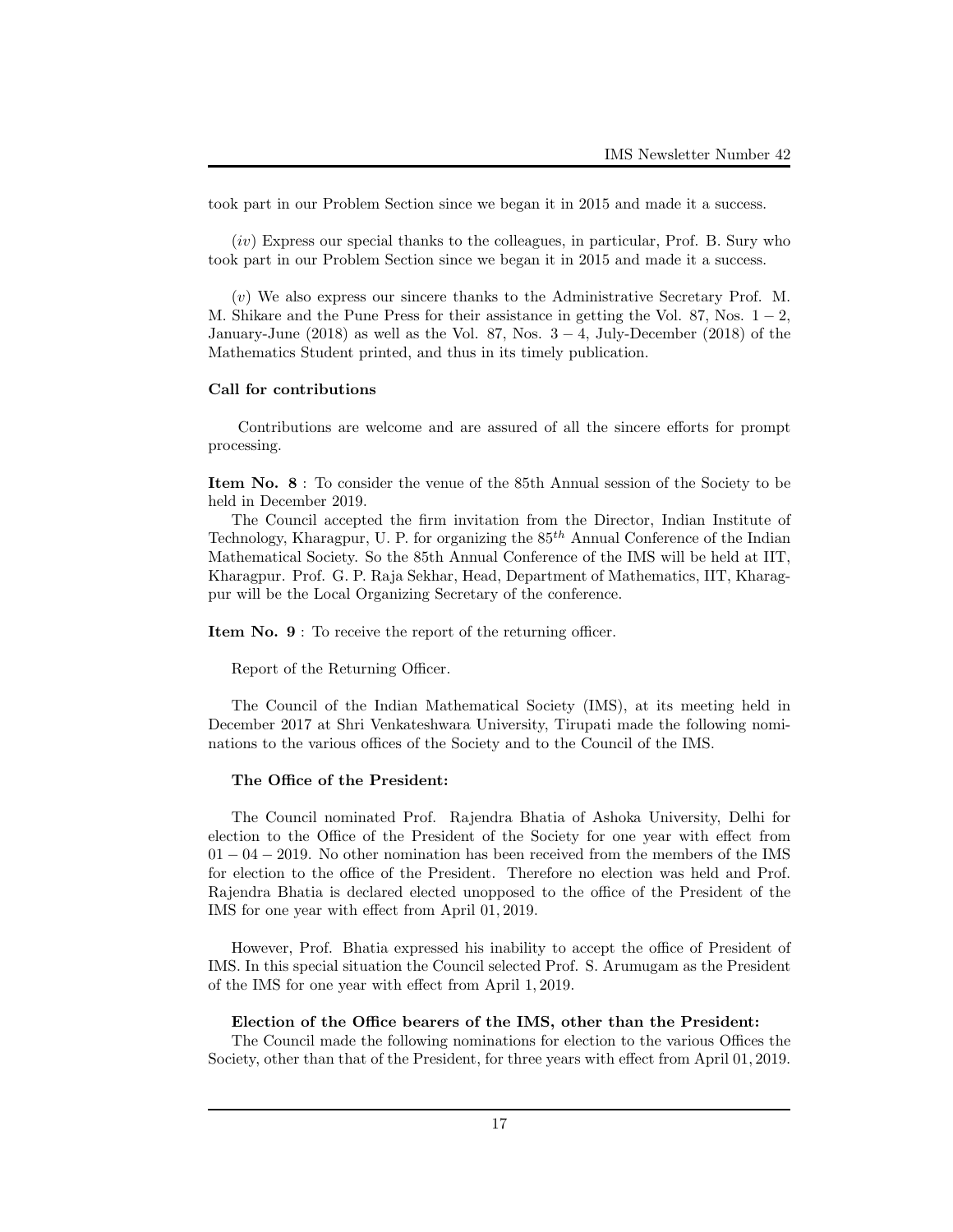- (i) For the office the General Secretary : Prof. Satya Deo
- (ii) For the office the Academic Secretary : Prof. Peeyush Chandra
- (*iii*) For the office the Editor, JIMS : Prof. Sudhir Ghorpade
- (iv) For the office the Editor, The Mathematics Student : Prof. M. M. Shikare
- (v) For the office the Treasurer : Prof. S. K. Nimbhorkar

No other nominations were received from the members of the IMS for election to any of the above offices of the Society and therefore no elections were held and the above mathematicians are declared elected unopposed to the respective office of the Society for three years with effect from April 1, 2019.

#### Election of members to the Council of the Society.

The Council made the following nominations as members of the Council of the Society for three years with effect from April 01, 2019.

1. Prof. Nita Shah (Ahmedabad). 2. Prof. Ahmed Ali (Lucknow). (3) Prof. S. Sreenadh

No other nominations were received from the floor for election to the Council of the Society and therefore no elections were held and the above mathematicians are declared elected unopposed to the Council of the Society for three years with effect from April 1, 2019.

Item No. 10 :Any other item with the permission of the chair.

No other item was under consideration.

The Meeting ended with a vote of thanks to the President of IMS, the members present and the local organizers of the conference.

N. K. Thakare General Secretary Indian Mathematical Society

### NOTICE OF THE ANNUAL GENERAL BODY MEETING

The Annual General Body Meeting of the Indian Mathematical Society will be held on Monday, November 25, 2019 at 12.00 noon in the Department of Mathematics, IIT Kharagpur, Kharagpur to consider the following agenda.

All the members of the Society are requested to kindly attend the meeting.

## AGENDA

1. To confirm the Minutes of the General Body Meeting held on November 30, 2018 at Shri Mata Vaishno Devi University, Katra, Jammu and Kashmir.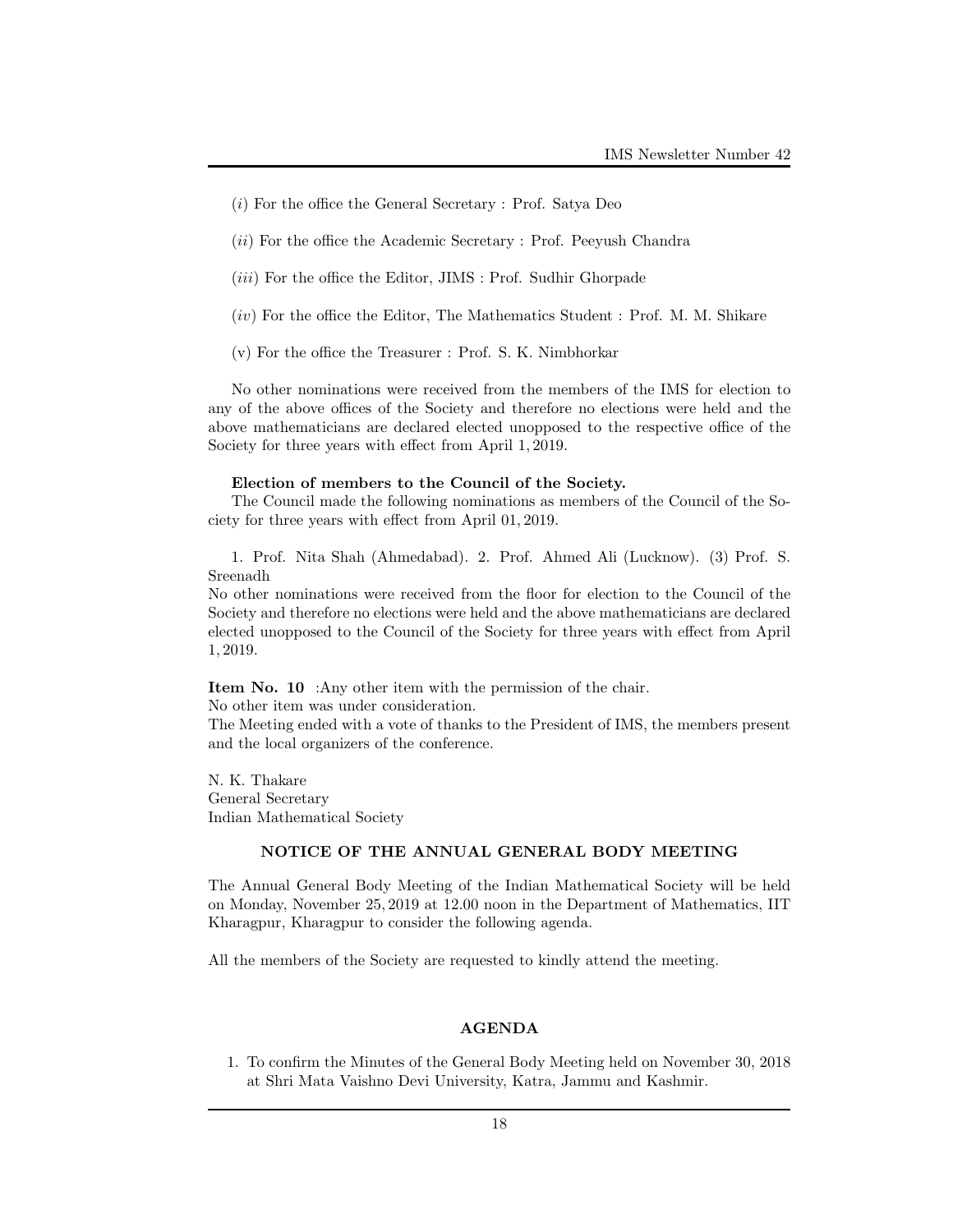- 2. To receive the report of the General Secretary.
- 3. To receive the report of the Academic Secretary.
- 4. To consider the Audited Statement of Accounts for the year 2018 − 2019 and the Budget for the Financial Year 2020 − 2021.
- 5. To receive the report of the Editor of the Journal of the Indian Mathematical Society for 2019.
- 6. To receive the report of the Editor of the Mathematics Student for 2019.
- 7. To consider the venue of the  $86<sup>th</sup>$  Annual Session of the Society to be held in December 2020.
- 8. Announcement of the results of the following elections:
	- (i) President for 2020 − 2021;
	- (ii) Three members of the Council for a period of three years w. e. f. April 01, 2020.
- 9. Any other item with the permission of the chair. (Members in good standing are entitled to exercise vote.)

Satya Deo General Secretary, IMS. HRI, Allahabad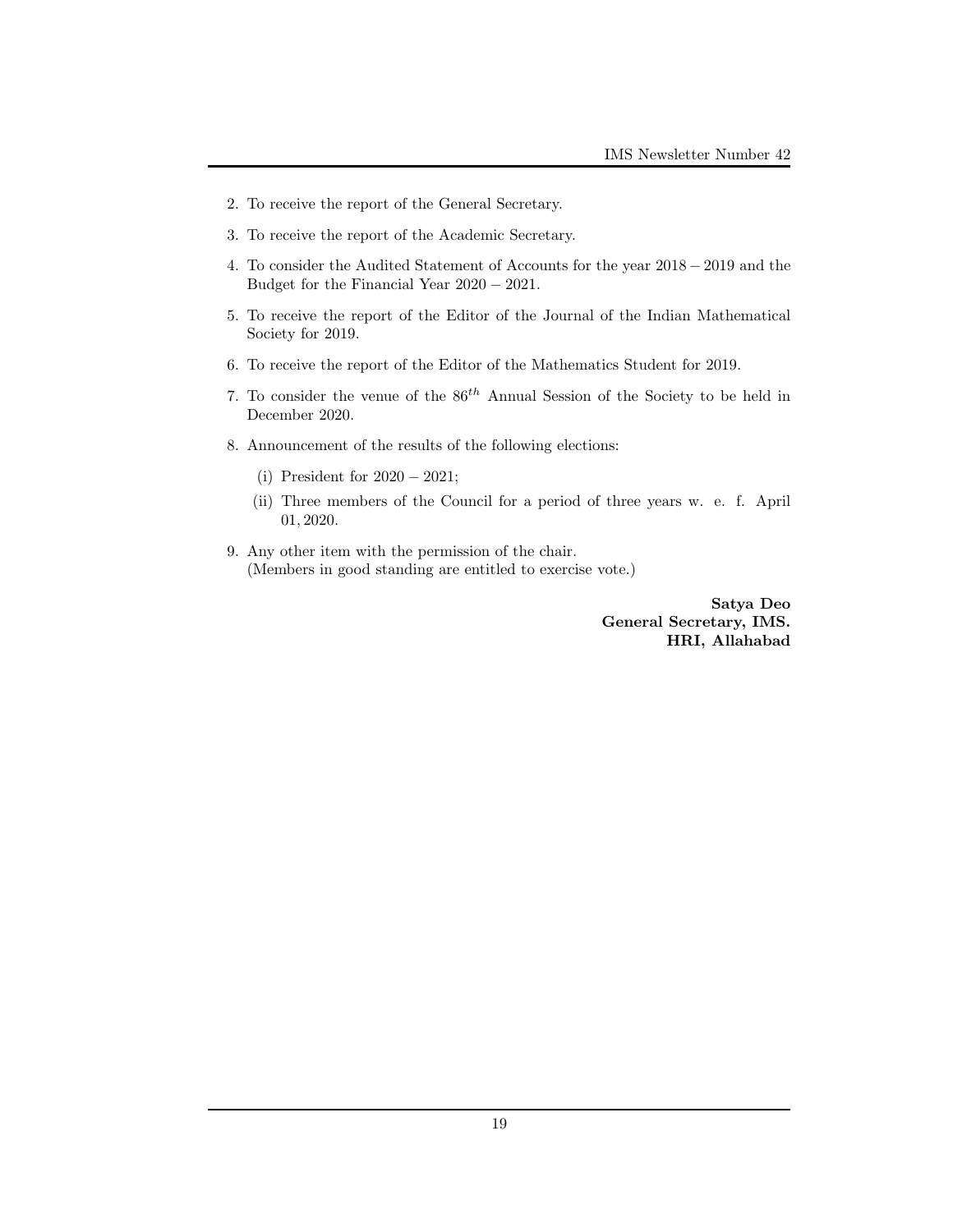## Highlights of the Academic Programme of the ensuing Conference at IIT Kharagpur, Kharagpur during November  $22 - 25,2019$

1. Plenary Lecture :

The Plenary Lecture will be delivered by Prof. Gadadhar Misra, IISc, Bangalore. Title of the talk: A Product Formula for Homogeneous Characteristic Functions.

## 2. IMS Memorial Award Lectures :

- 1 The  $33^{rd}$  P. L. Bhatnagar Memorial Award Lecture will be delivered by Prof Mythily Ramaswamy, TIFR CAM. Title of the talk: An invitation to Control of Differential equations.
- 2 The  $30<sup>th</sup>$  Srinivasa Ramanujan Memorial Award Lecture will be delivered by Prof Pratulananda Das, Jadavpur University. Title of the talk: Non-negative summability matrices and ideals.
- 3 The  $30<sup>th</sup>$  V. Ramaswamy Aiver Memorial Award Lecture will be delivered by Prof Swagato K. Ray, ISI Kolkata. Title of the talk: Quasianaliticity of functions and an uncertainty principle of Fourier analysis.
- 4 The  $30<sup>th</sup>$  Hansraj Gupta Memorial Award Lecture will be delivered by Prof Gurmeet Bakshi, Panjab University. Title of the talk: Can we explicitly describe the structure of rational group algebras?.
- 5 The  $14^{th}$  Ganesh Prasad Memorial award lecture will be delivered by Prof Kaushal Verma, IISc, Bangalore. Title of the talk: An introduction to quadrature domains.

### 3. Half an hour Invited Talks:

- 1 Prof. K. Sreenadh, IIT, Delhi Title of the talk: Nonlocal Elliptic problems with critical nonlinearities.
- 2 Prof. Ashish Upadhyay , IIT, Patna Title of the talk: Centrally symmetric manifolds.
- 3 Prof. C. S. Dalawat, HRI, Prayagraj Title of the talk: Two footnotes to Galios's Memoirs.
- 4 Prof. Vivek Sahai, Lucknow University Title of the talk: Recent developments in matrix special function theory.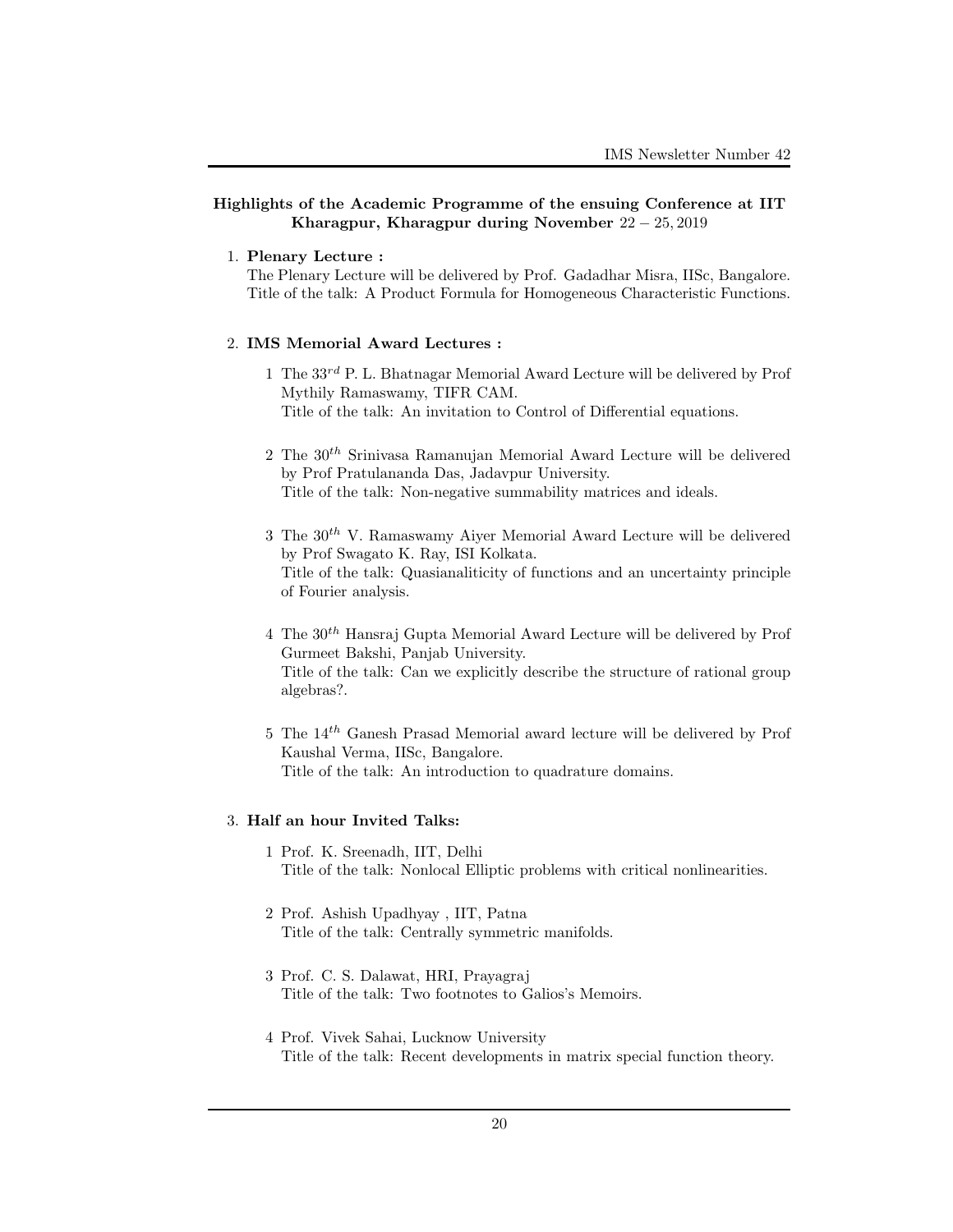- 5 Prof. Rafikul Alalm, IIT, Guwahati Title of the talk: Perturbation analysis of discrete spectra of analytic operatorvalued functions.
- 6 Prof. Anand Srivastava, CAU Kiel Germany Title of the talk: A New Bound for the Maker Breaker Triangle Game.

## 4. Symposia:

#### A. Recent Trends in Differential Geometry,

Convener: Prof. M. M. Tripathi, BHU, mmtripathi66@yahoo.com. Speakers: To be announced.

### B. Theoretical and Computational Biology ,

Convener: Prof. P. K. Srivastava, IIT Patna, pksri@iitp.ac.in. Speakers:

- 1. Prof. Malay Banerjee, IIT Kanpur, malayb@iitk.ac.in
- 2. Prof. A. K. Misra, BHU Varanasi, akmisra knp@yahoo.com
- 3. Dr. Pranay Goel, IISER Pune, pgoel@iiserpune.ac.in
- 4. Dr. BSRV Prasad, VIT Vellore, srvprasad.bh@gmail.com , srvprasad.bh@vit.ac.in
- 5. Dr. P. K. Srivastava, IIT Patna, pksri@iitp.ac.in, prashant.iitp@gmail.com

#### C. Group Theory,

Convener: Prof. N. Sastry, IIT Dhrawad, nnsastry@gmail.com Speakers:

- 1. Prof. K. N. Raghavan, IMSC, Chennai, Tamil Nadu, knr@imsc.res.in
- 2. Prof. Anupam Kumar Singh, IISER, Pune, anupam@iiserpune.ac.in
- 3. Prof. Shripad M. Garge, IIT, Bombay, shripad@math.iitb.ac.in
- 4. Prof. Manoj Kumar Yadav, HRI, Allahabad, Myadav@hri.res.in
- 5. Prof. Ravindra Prasad Shukla, Univ of Allahabad, Shuklarp@gmail.com

### D. Ramanujan and Mathematical Analysis ,

Convener: Prof. S. Ahmad Ali, BBD University, Lucknow, ali.bbdu@gmail.com. Speakers:

1. Prof. A. K. Agarwal, Centre for Advanced Studies in Mathematics, Punjab University, Chandigarh, aka@pu.ac.in

2. Prof. M. A. Pathan, Department of Mathematics, Aligarh Muslim University, Aligarh, mapathan@gmail.com

3. Prof. Kalyan Chakraborty, Harish Chandra Research Institute, Allahabad, kalychak@gmail.com

4. Asst. Prof. Atul Dixit, Department of Mathematics, Indian Institute of Technology, Gandhinagar, adixit@iitgn.ac.in

5. Prof. S. Ahmad Ali, Department of Mathematics & Computer Science, Babu Banarasi Das University, Lucknow, ali.bbdu@gmail.com

#### E. Combinatorics on Finite Sets ,

Convener: Prof B. N. Waphare, S P Pune University, waphare@yahoo.com.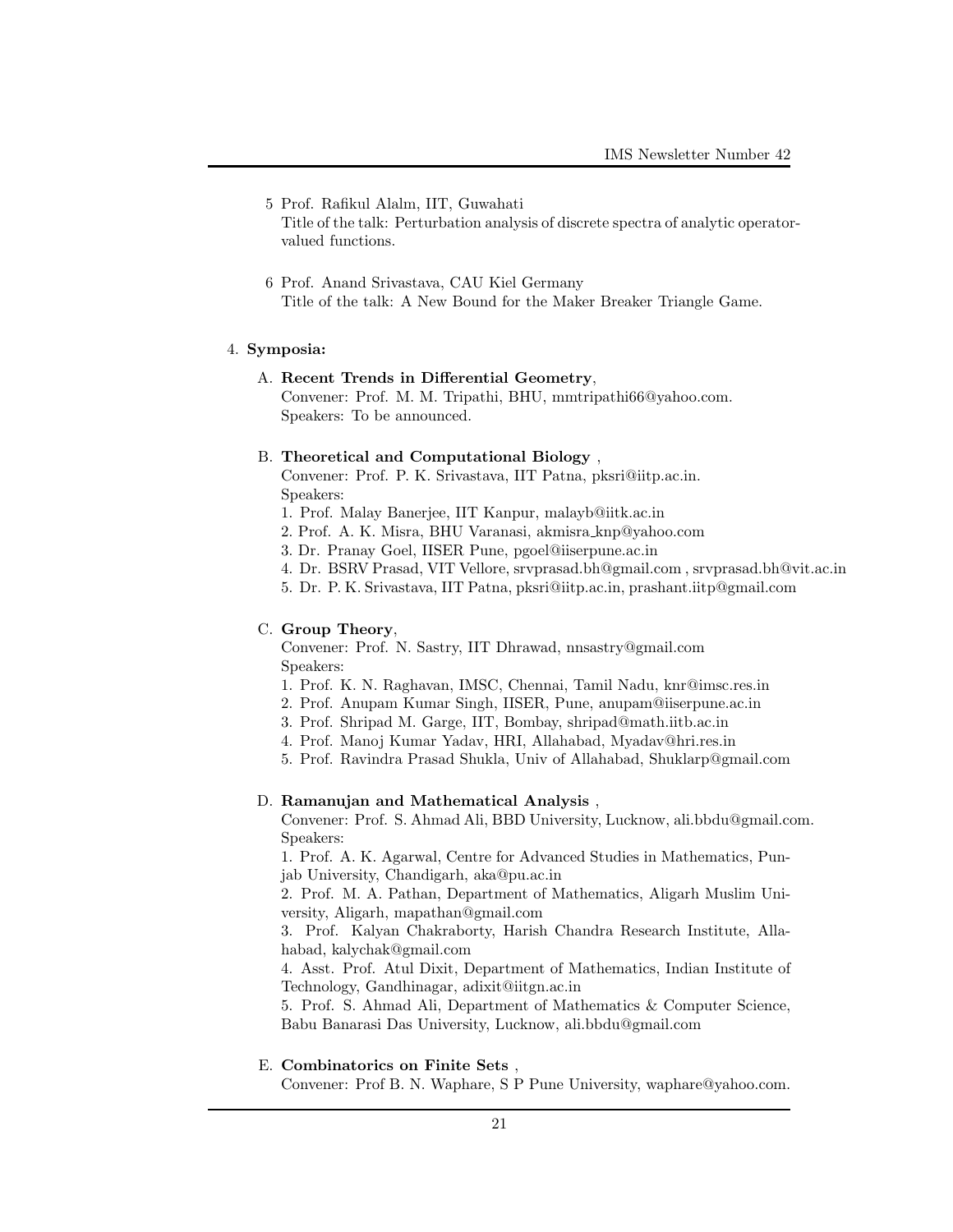Speakers:

- 1. Prof. S. Sivaramakrishnan, Department of Mathematics, Indian Institute of Technology, Powai, Mumbai
- 2. Dr. Anirban Banerjee, Dept. of Mathematics & Statistics, Indian Institute of Science Education and Research Kolkata, India
- 3. Prof. M. M. Pawar, SSVPS Dr. P. R. Ghogare Science College, Dhule
- 4. Prof. Vinayak Joshi, S. P. Pune University, Pune
- 5. Prof. B. N. Waphare, S. P. Pune University, Pune

### F. Higher Mathematics Education in India,

Convener: Prof. S. Kumaresan, MTTS, kumaresa@gmail.com. Speakers:

- 1. Prof. Bhaba Kumar Sarma, IIT-Guwahati, bhabasarma@gmail.com
- 2. Prof. Ajit Kumar, ICT, Mumbai, ajit72@gmail.com
- 3. Prof. V Sholapurkar, S.P. College, Pune, vmshola@gmail.com
- 4. A representative from National Center for Mathematics (NCM).
- 5. Prof. S Kumaresan, Visiting Faculty, IIT-K, kumaresa@gmail.com

## THERE SHALL BE POSTER PRESENTATION SESSIONS ON THE THEMES OF THE SYMPOSIA ARRANGED AT THE VENUES OF THE RESPECTIVE SYM-POSIA.

The conveners and speakers of the symposia are respected to encourage the researchers in their respective areas for paper presentations on topic related to the respective topic of the symposiam.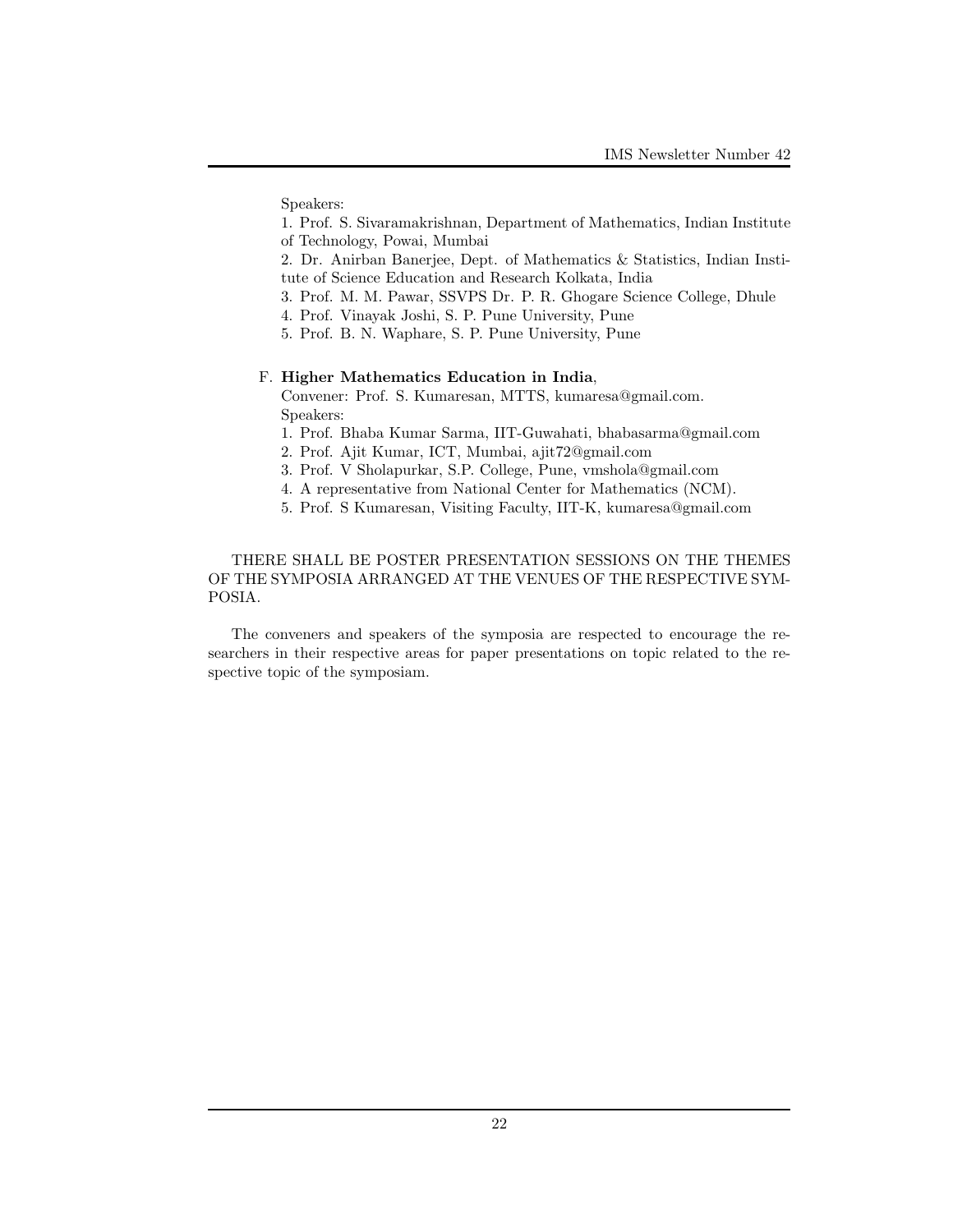### NEWS AND ANNOUNCEMENTS

#### ∗ Guidelines for acceptance of Donations to the Society

- 1. There will not be any further institution of Memorial Award Lectures. (This point was discussed in the earlier meetings of the Council and such was the consensus).
- 2. The donation amount will not be less than Rupees Five Lakh. (There could be an upward revision of this amount from time to time).
- 3. The donor may be an individual or a trust or a group of individuals.
- 4. The Indian Mathematical Society will solely and independently own the amount donated to it.
- 5. A prospective donor should approach the General Secretary of the Indian Mathematical Society with a Offer. Keeping with the spirit of this Policy Guide lines and if so felt necessary, referring to the Council whether the proposal be negotiated or not, in his wisdom, the General Secretary will negotiate the terms and conditions for each donation proposal and will put it before the Council for its consideration and approval. The Council will deliberate on the proposal, and after modifications, if any, may accept the proposal through a special resolution with specific details mentioning the terms and conditions. This will be published in the IMS News Letter after the Donor agrees to the resolution of the Council.
- 6. Ordinarily during every Annual Conference of the Society there are several Invited Lectures and Symposia running in parallel sessions. One of these academic programmes may be permanently marked / identified as "so and so sponsored programme in the (fond) memory of " or "so and so sponsored programme in the honor of " as per the wish of each donor by the Council. This programme may be arranged in a parallel session during the Conference.
- 7. Each year, the Council through its Academic Planning Committee (APC) will be the final authority in this regard to finalize the name of a speaker of an invited talk or the names of the symposium speakers for this sponsored programme. The modus operandi for identifying the speaker(s) may be decided by the Council. The invited speaker(s) will be the guest of the host institution. In case of an honorarium, if any, to the invited speaker, the amount of the honorarium will not exceed the honorarium amount for the existing Memorial Award Lectures.
- 8. Ordinarily train travel to the extent of AC-2 Tier be reimbursed. However, in special cases the domestic air travel may be considered.
- 9. Not withstanding the above
	- (A). An offer of a donation with a stipulated purpose (not as part of the corpus), may be accepted by the Council on its merit.
	- (B). An offer of a donation of any amount in general, without any stipulated conditions, may be accepted by the Council on its merit as a part of the General Purpose Corpus.

The Council reserves its right whether or not a particular donation be accepted.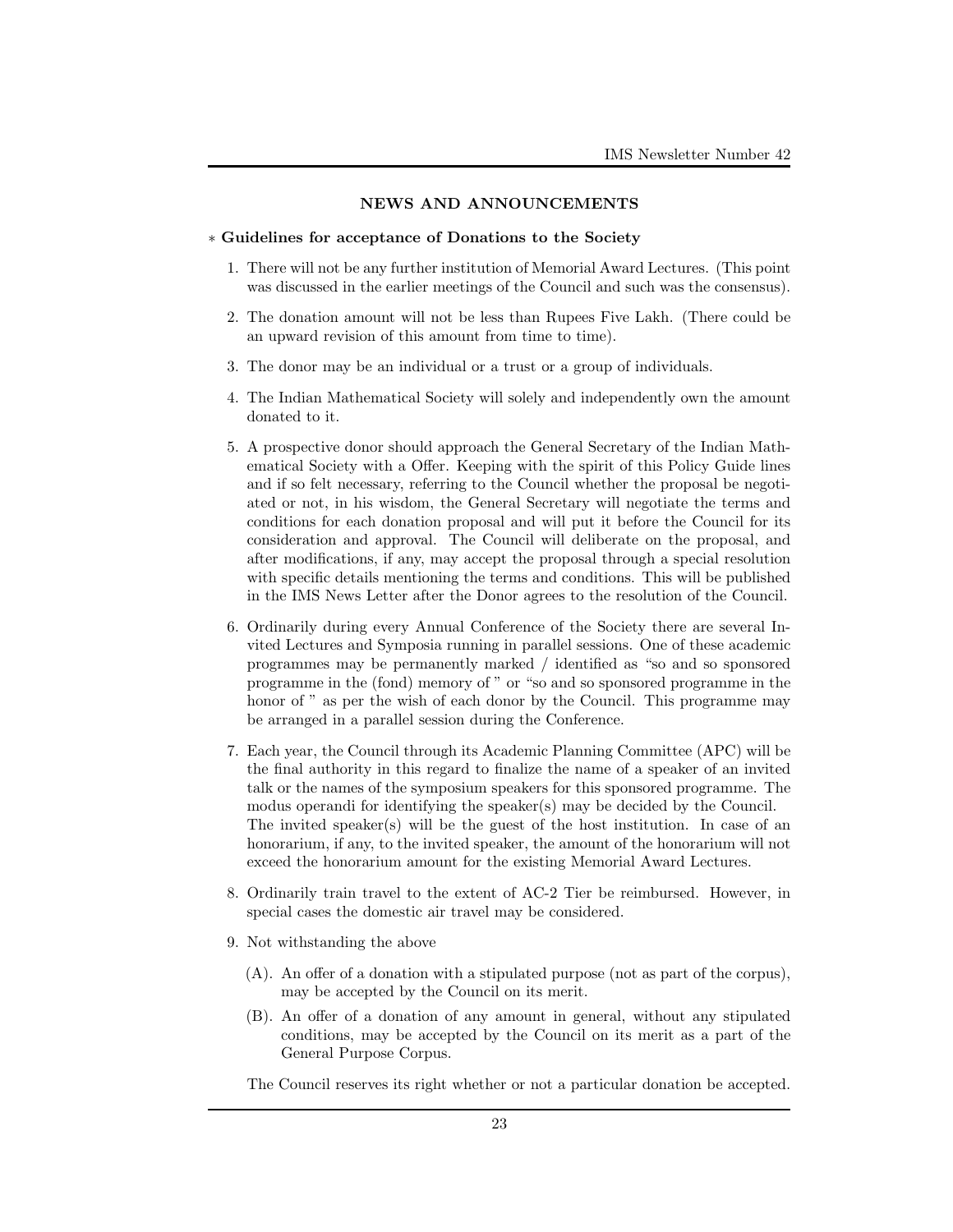## ∗ Green initiative taken by the Society A fervent appeal to all members of the Society

As a part of the "Green Initiative" taken by the Society (for further details, refer Society's website www.indianmathsociety.org.in), the Council of the Society has decided to send on line the soft copy of the Mathematics Student / give on line access to the Mathematics Student to all the Life members instead of supplying the hard copy. For this purpose, all the members of the Society are requested to register their e-mail address on line, along with Name and the Unique Membership Number there in, to J. R. Patadia on imsgoesgreen@gmail.com or jamanadaspat@gmail.com so that further necessary action can be taken.

### ∗ P. L. Bhatnagar Memorial Prize for 2019

P. L. Bhatnagar Memorial Prize for 2018 is given to Spandan Ghosh and Sutanay Bhattacharya. The  $59<sup>th</sup>$  International Mathematical Olympiad (IMO) was held in Cluj Napoca, Romania from July 4 to 14, 2018. In the Indian team the above three students were top scorer (each of them scored 21 points) at IMO.

This Prize is awarded annually to the top scorer of the Indian Team at the International Mathematical Olympiad. It consists of a cash prize of Rs. 1000/- and a Certificate. The Prize will be awarded to them in the Inaugural Session of the ensuing  $85<sup>th</sup>$  Annual Conference of the Society during November 22 – 25, 2019 at IIT Kharagpur, Kharagpur.

## ∗ The List of Life Members of the IMS is displayed on the website of the Society

The Complete List of the Life Members of the Society is available on the IMS website along with their Membership Numbers. Members whose mails have been returned undelivered are marked accordingly with a note in red along with their names on the IMS website.

Society looks forward to their correct addresses.

Members are requested to quote their membership number while communicating change of addresses, etc.

Any change or modification in the address and an e-mail id may please be communicated to the Treasurer, IMS, Prof. S. K. Nimbhorkar (if electronically, then on sknimbhorkar@gmail.com ).

## ∗ Indian Science Congress Association (ISCA)- Annual Sessions

The  $107<sup>th</sup>$  Session of the Indian Science Congress Association will be held at University of Agricultural Sciences, GKVK Campus, Bangalore, Karnataka during 3-7 January 2020. The Focal Theme of the Session will be " Science & Technology : Rural Development". Prof. K. S. Rangappa Distinguished Professor, Institution of Excellence, Vijnana Bhavan University of Mysore, Manasagangotri, Mysore, Karnataka is the General President.

### ∗ International Women in Mathematics

The day  $12^{th}$  May is declared to be the International Women in Mathematics Day in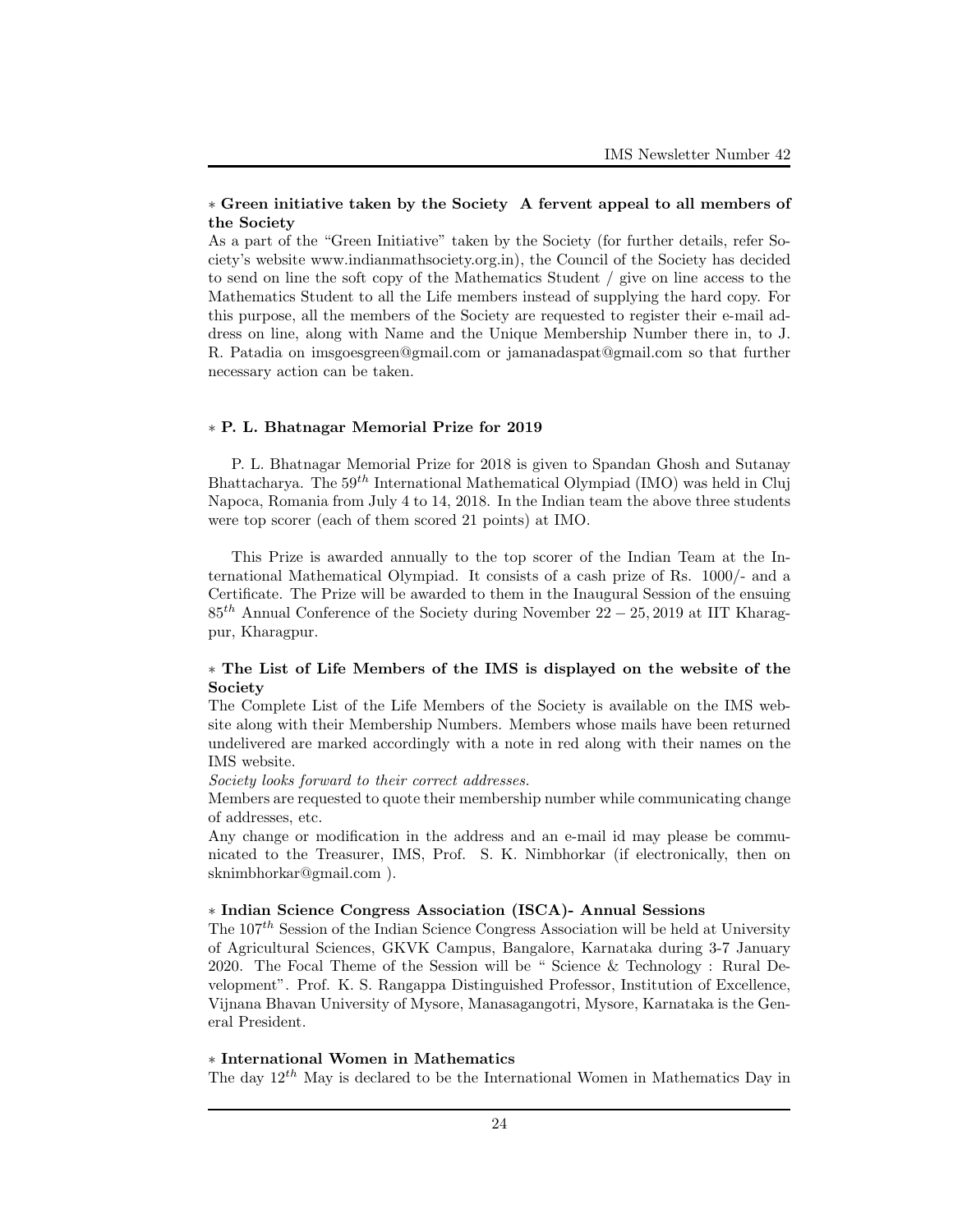honour of late acclaimed Iranian Mathematician, Maryam Mirzakhani (born on $12^{th}$ May 1977), the first and only woman to win Fields Medal.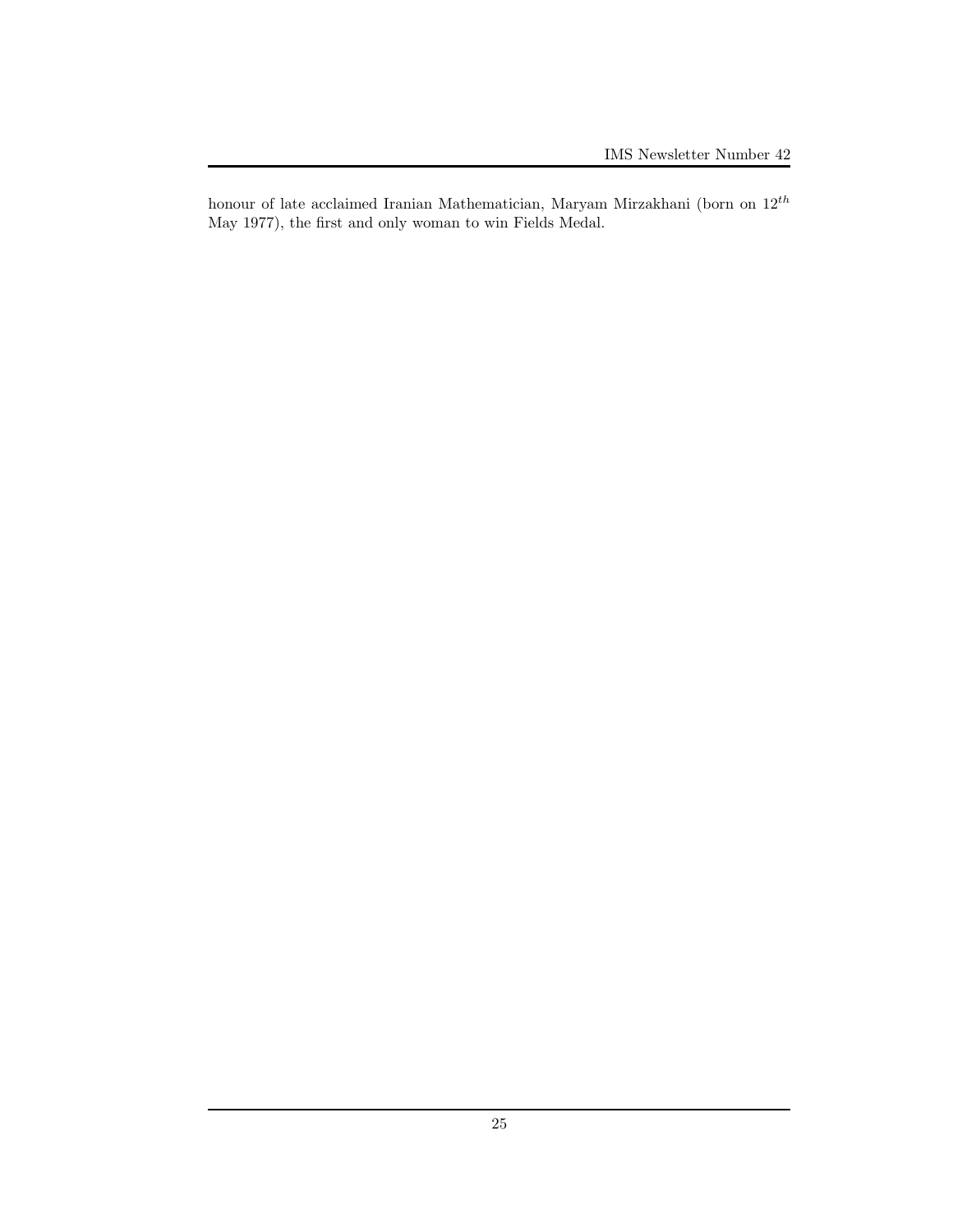# INDIAN MATHEMATICAL SOCIETY

Council Members 2019 − 20

| President<br>1. Prof. S. Arumugam,<br>Kalasalingam University,<br>Anand Nagar, Krishnankoil(TN),<br>E-mail: s.arumugam.klu@gmail.com                                                                                                                                         |
|------------------------------------------------------------------------------------------------------------------------------------------------------------------------------------------------------------------------------------------------------------------------------|
| 2. Prof. Sudhir Ghorpade,<br>Immediate Past President<br>Department of Mathematics,<br>IIT, Mumbai.<br>E-mail: srg@math.iitb.ac.in                                                                                                                                           |
| 3. Prof. Satya Deo,<br>General Secretary<br>HRI, Chhatnag Road, Jhusi,<br>Allahabad - 211 019 (UP), India.<br>E-mail: sdeo94@gmail.com                                                                                                                                       |
| 4. Prof. Peeyush Chandra,<br><b>Academic Secretary</b><br>Retired Professor, IIT, Kanpur.<br>E-mail: acadsecrims@gmail.com                                                                                                                                                   |
| 5. Prof. B. N. Waphare,<br><b>Administrative Secretary</b><br>$c/o$ Department of Mathematics<br>Savitribai Phule Pune University, Pune 411007 (MS), India.<br>E-mail: waphare@yahoo.com                                                                                     |
| 6. Prof. S. K. Nimbhorkar,<br><b>Treasurer</b><br>The Treasurer, The Indian Mathematical Society,<br>C/O. Dr. Mrs. Prachi Kulkarni,<br>Ankur Hospital, Tilaknagar, Aurangabad-431 001 (MS), India.<br>E-mail: sknimbhorkar@gmail.com or treasurerindianmathsociety@gmail.com |
| 7. Prof. Sudhir Ghorpade,<br>Editor, J. Indian Math. Soc.<br>Department of Mathematics,<br>IIT, Mumbai.<br>E-mail: srg@math.iitb.ac.in                                                                                                                                       |
| 8. Prof. M. M. Shikare, Editor, The Mathematics Student<br>$c/o$ Department of Mathematics<br>Savitribai Phule Pune University, Pune 411007 (MS), India.<br>$E$ -mail: mmshikare@gmail.com                                                                                   |
| 9. Sushma Agrawal, Librarian<br>The Ramanujan Inst. for Advanced Study in Mathematics,<br>University of Madras, Chennai-600006.<br>E-mail: riasmlibrary2010@gmail.com                                                                                                        |
| 10. Prof. G. P. Singh<br>Visvesvaraya National Inst. of Tech.,<br>Nagpur<br>E-mail: gps.math2015@gmail.com                                                                                                                                                                   |
| 11. Prof. S. S. Khare<br>North Eastern Hill University<br>Shillong<br>E-mail: kharess1947@gmail.com                                                                                                                                                                          |